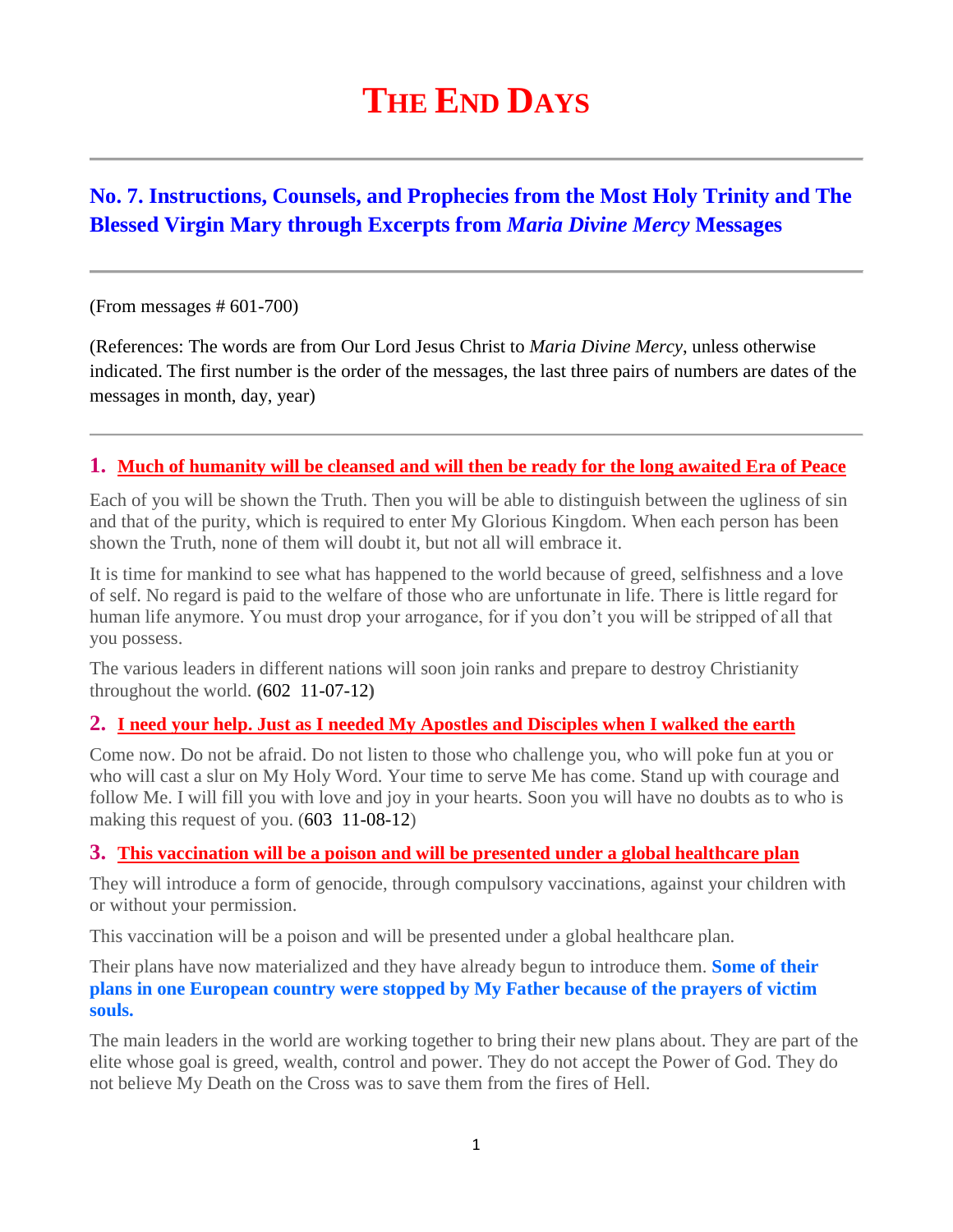I must make them see how wrong they are. The time has come for Me to prove to them My Mercy, My Love for them. Please recite **Crusade Prayer (84) to enlighten the souls of the elites who rule the world. (See The Book of Crusade Prayers). (**604 11-09-12**)**

#### **4. [Global Vaccination: One of the most wicked forms of genocides ever witnessed since the](http://www.thewarningsecondcoming.com/global-vaccination-one-of-the-most-wicked-forms-of-genocides-ever-witnessed-since-the-deaths-of-the-jews-under-hitler/)  [deaths of the Jews under Hitler](http://www.thewarningsecondcoming.com/global-vaccination-one-of-the-most-wicked-forms-of-genocides-ever-witnessed-since-the-deaths-of-the-jews-under-hitler/)**

The introduction of a global vaccine, targeting infants and young children, will be one of the most wicked forms of genocide ever witnessed since the deaths of the Jews under Hitler. This evil plan will be possible because many of your governments forced their people to accept changes in their laws giving their governments power to enforce laws against your innocent children.

Remember that the only thing that has stopped My Father from bringing the world to an end is because of the love of those loyal servants amongst you.

**He will now destroy those who perpetrate this wickedness upon His children**. He will no longer stand for this evil and now His Hand will fall in punishment. His Anger will now manifest in a world, which will be startled as to the magnitude of punishment, which will befall the earth. Those among you, responsible for inflicting terrible suffering on your fellow countrymen and fellow citizens, know this.

You will be struck down finally with the scourge of illness and then you, and those who pay homage to the one world group, will be wiped out before the Battle of Armageddon begins. (605 11-10-12)

#### **5. [Roman Catholics, will need to hold Masses in refuges or Churches of safety](http://www.thewarningsecondcoming.com/roman-catholics-will-need-to-hold-masses-in-refuges-or-churches-of-safety/)**

The Crusade, the Mission of the remnant Church on earth, will be just as challenging as those in the Middle Ages. It will not involve physical warfare, when an army fights a combat in normal war. The war will be a spiritual one, although some wars will be a trigger, for millions of prayer groups setting up to dilute the power of the Antichrist.

#### **These prayers were written in Heaven and promise extraordinary Graces. They have one purpose only and that is to save the souls of everyone; every child; every creed; each sex; every religious denomination and atheists. This is My greatest desire.**

**You, My disciples, are under My direction**. The Graces I pour over you are already bearing fruit. Soon the powers I will give, through the Graces of the Crusade Prayers, will draw thousands of new souls.

Remember we are now preparing for the fallout of My poor sacred servants, which will be as a result of the coming schism, which is to erupt in the Christian Churches.

#### So, while the remnant army will be led by priests and other Christian clergy, many will be lay servants, as this will be a time where there will be a shortage of priests.

You, My disciples, will need to gather and store Communion Hosts for they will be difficult to access. Those amongst you, who are Roman Catholics, will need to hold Masses in refuges or Churches of safety. My Body and Blood will be present in the Masses held in those centers and refuges where you pledge allegiance to the Transubstantiation to render the Sacrament of the Holy Sacrifice of the Mass to be authentic and accepted by My Father.

I will continue to instruct you as you continue to set up the Jesus-to-Mankind Prayer Groups around the world. (607 11-11-12)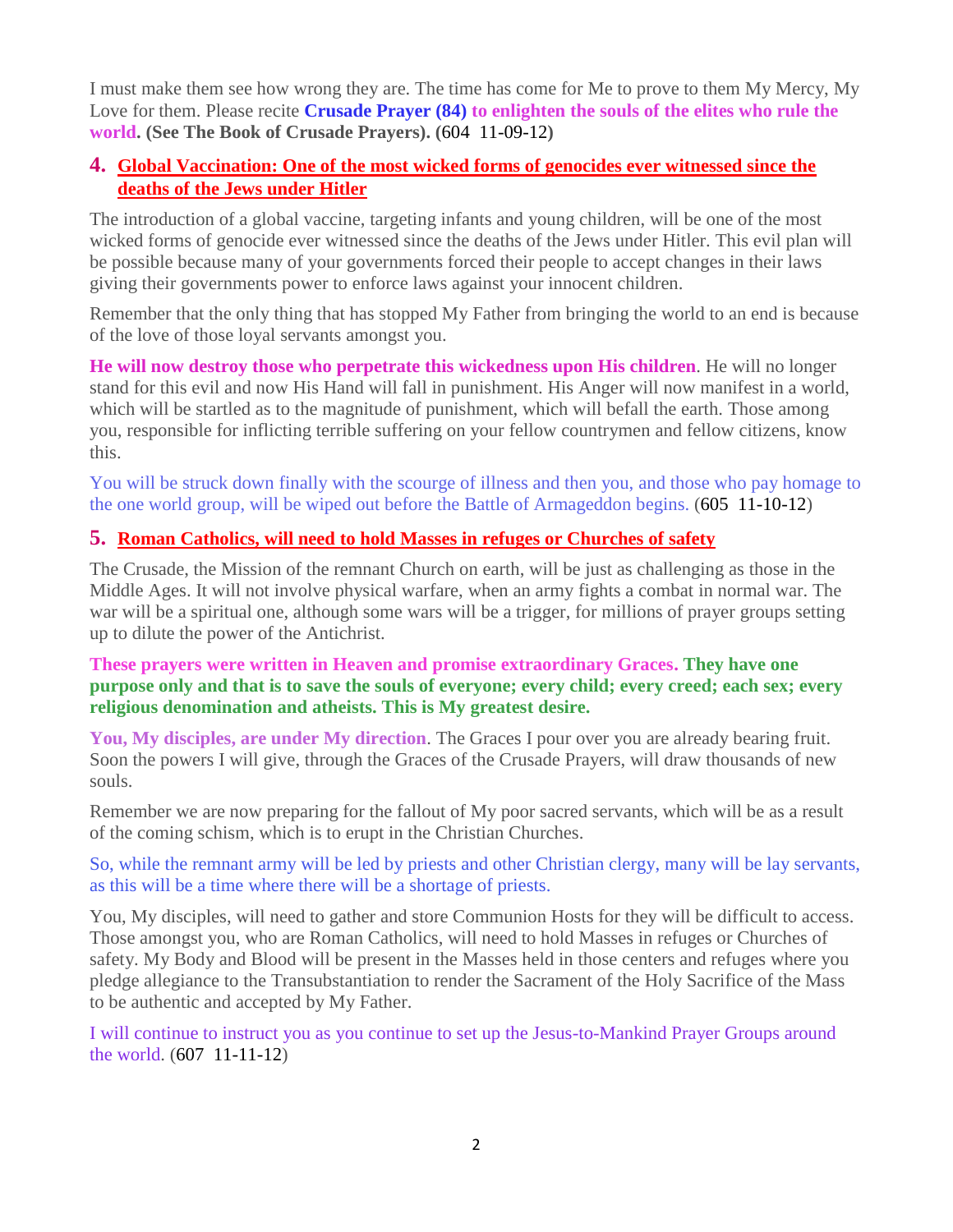## **6. [The Crowning of Thorns during My Crucifixion is symbolic](http://www.thewarningsecondcoming.com/the-crowning-of-thorns-during-my-crucifixion-is-symbolic/)**

The Crown of Thorns signifies the Head of My Holy Church on earth. Pope Benedict will suffer much as he will be persecuted for speaking the Truth.

He will be crushed, as Head of My Church, and no mercy will be shown to him. The opposition will mount quickly as he will be declared no longer relevant.

Those who will claim to be more modern in their approach to apostolic ways will swipe at him and ridicule his words. Then the Head of My Church will be replaced by the Head of the Serpent.

The scourging I endured during My Crucifixion will now be reenacted in My Catholic Church. The serpent moves quickly now, as he will try to devour My Body – My Church on earth. Then all Christian Churches will be swallowed up and forced to honor the False Prophet as the right hand of the Beast. (608 11-13-12)

#### **7. [A number of events regarding the Churches, which honor Me in the world, will begin to](http://www.thewarningsecondcoming.com/a-number-of-events-regarding-the-churches-which-honor-me-in-the-world-will-begin-to-surface/)  [surface](http://www.thewarningsecondcoming.com/a-number-of-events-regarding-the-churches-which-honor-me-in-the-world-will-begin-to-surface/)**

#### The schism in My Catholic Church will soon be made public.

The planning and co-ordination of this grand scheme has taken some time, but soon they will announce the schism before the world's media.

They will change their solemn vows to justify their participation in the building of a new temple – the new temple dedicated to the rule of the False Prophet

## **This is My warning to those priests amongst you who will pull away from the Catholic Church**.

When you stop trusting in Me fully, your heads will be turned to believe in lies. When you trust deceitful rulers you will fall into terrible sin. You will honor the Beast, who will defile My Church by plunging the crown of thorns on the Head of My Church, My true Holy Vicar, Pope Benedict.

You will suffer terribly when you serve the Beast, for you will be depriving God of His children. Turn back to your true roots. Do not allow My Church to be defiled by the sins planned by people who want to destroy Christianity and other religions, which honor My Father.

You, My sacred servants, who disobey your Holy Orders, cut off your hearts from Me, while these deceivers will steal your souls.

The biggest sin you are about to commit is to honor a false god. Dressed in jewels, he will be charming, subtle and with a seemingly good grasp of the Teachings of My Father's Book. You will fall under his spell. He will twist My Teachings so they become heresy.

This religion, an alternative to the Truth of God, is worthless. Yet it will have an exterior of charm, love and wonder, and dressed with new gold and precious stones, it will feature as the new one-world religion on all altars.  $(609 \t11-14-12)$ 

## **8. [I have a Message, which I must impart for the American People](http://www.thewarningsecondcoming.com/i-have-a-message-which-i-must-impart-for-the-american-people/)** (610 11-17-12)

**9. [Turmoil will be evident in every corner of the earth and only a blind man will fail to see the](http://www.thewarningsecondcoming.com/turmoil-will-be-evident-in-every-corner-of-the-earth-and-only-a-blind-man-will-fail-to-see-the-changes/)  [changes](http://www.thewarningsecondcoming.com/turmoil-will-be-evident-in-every-corner-of-the-earth-and-only-a-blind-man-will-fail-to-see-the-changes/)**

Let it be known that the battle against the Word of God has begun. The way in which this will happen will become clear to you.

Many changes in My Churches on earth; many trials amongst My sacred servants; rows between nations; and the conflict in Israel will all increase, in their intensity, all at the same time. Turmoil will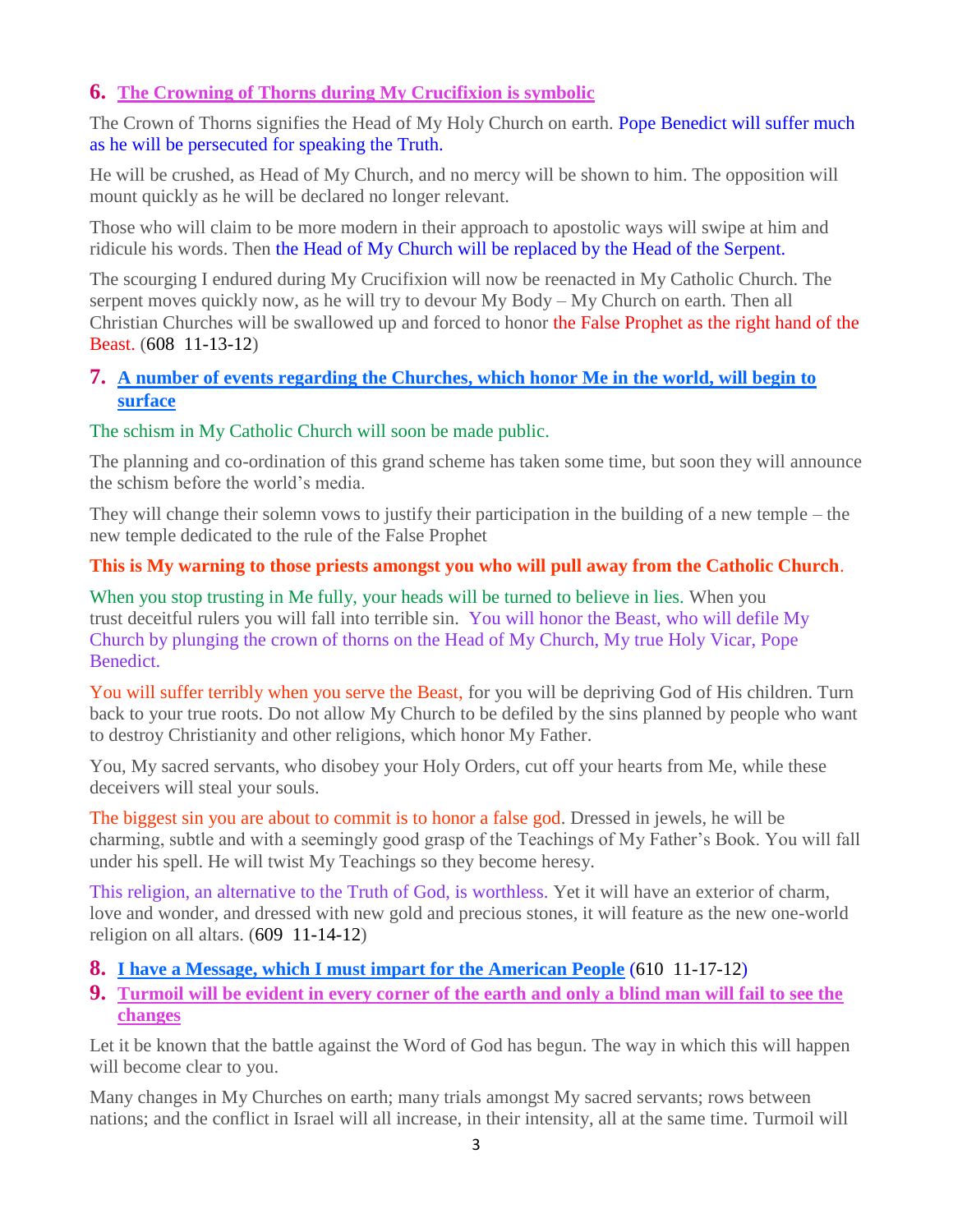be evident in every corner of the earth and only a blind man will fail to see the changes all around you. Each of you will be affected in some way, but know this.

I have promised you that I will be with you, guiding you at every turn, easing your pain for every stone you step on in your quest for peace, love and harmony. Keep by Me. Stand close to My Sacred Heart and allow Me to keep you strong. Walk through this jungle of pain and confusion, with faith in your heart and trust for Me, your Jesus, and you will survive. (611 11-19-12)

#### **10. [This group of twelve, representing powerful nations, is an affront to the existence of My 12](http://www.thewarningsecondcoming.com/this-group-of-twelve-representing-powerful-nations-is-an-affront-to-the-existence-of-my-12-apostles/)  [Apostles](http://www.thewarningsecondcoming.com/this-group-of-twelve-representing-powerful-nations-is-an-affront-to-the-existence-of-my-12-apostles/)**

By supporting others in their quest to bring about laws, which condone murder, war and blasphemies against God, many people believe that they are doing the right thing.

When you believe that sin is acceptable and that it is justified, because it is for the good of others, you have fallen into a carefully orchestrated trap.

Every nation is linked and every public outcry to introduce abortion, condone war and bring about changes in Christian Churches is being planned by one entity. This group has been planning these events for many years. They know exactly who they are and what they are doing. They are very powerful and dangerous.

Stop, watch and listen, for by now you must accept that what I tell you is in the Name of God. All these monstrous and repulsive actions, presented to you as plausible and caring changes in your society, have been planned and coordinated on a global basis by the group of twelve.

This group of twelve, representing powerful nations, is an affront to the existence of My twelve apostles. **They will present and support the Antichrist in the world, just as My twelve Apostles presented Me in public during My time on earth.** Their power means that each powerful nation supports each other to bring about sinful laws to ensure that they will be accepted. (612 11-20-12)

**11. [Virgin Mary: You must pray that those poor souls who continue to crucify my Son turn](http://www.thewarningsecondcoming.com/virgin-mary-you-must-pray-that-those-poor-souls-who-continue-to-crucify-my-son-turn-away-from-sin/)  [away from sin](http://www.thewarningsecondcoming.com/virgin-mary-you-must-pray-that-those-poor-souls-who-continue-to-crucify-my-son-turn-away-from-sin/)** (613 11-21-12)

## **12. [One half will not deviate from the Truth. The other half will twist the Truth](http://www.thewarningsecondcoming.com/one-half-will-not-deviate-from-the-truth-the-other-halve-will-twist-the-truth/)**

You know the importance of keeping in daily communication with Me. This can be as simple as chatting to Me during your working day. This is a perfect time to offer little sacrifices to Me.

If someone hurts you, offer this trial to Me so that I can save souls because of it. If you are disturbed about the struggles you face, which you have no control over, you must allow Me to take your burden away.

Many people work long hard hours both inside of and outside of the home. All I ask is for you to turn to Me in your thoughts when you need support and help, for I will answer your prayer.

Never make the error by thinking that you can only communicate with Me during your time in Church, or before and after receiving the Holy Sacraments. I am there at every moment of the day. I respond to every request, if it is according to My Holy Will.

Keep loyal to My instruction**.**

Please spread the Seal of the Living God everywhere. It must not be sold. It must be available for everyone. Pass copies to all those who need to be protected.

The division between the loyal followers, those who accept My Father's Book, the Most Holy Bible, and those who want to change the Truth, is about to become wider. One half will not deviate from the Truth. The other half will twist the Truth.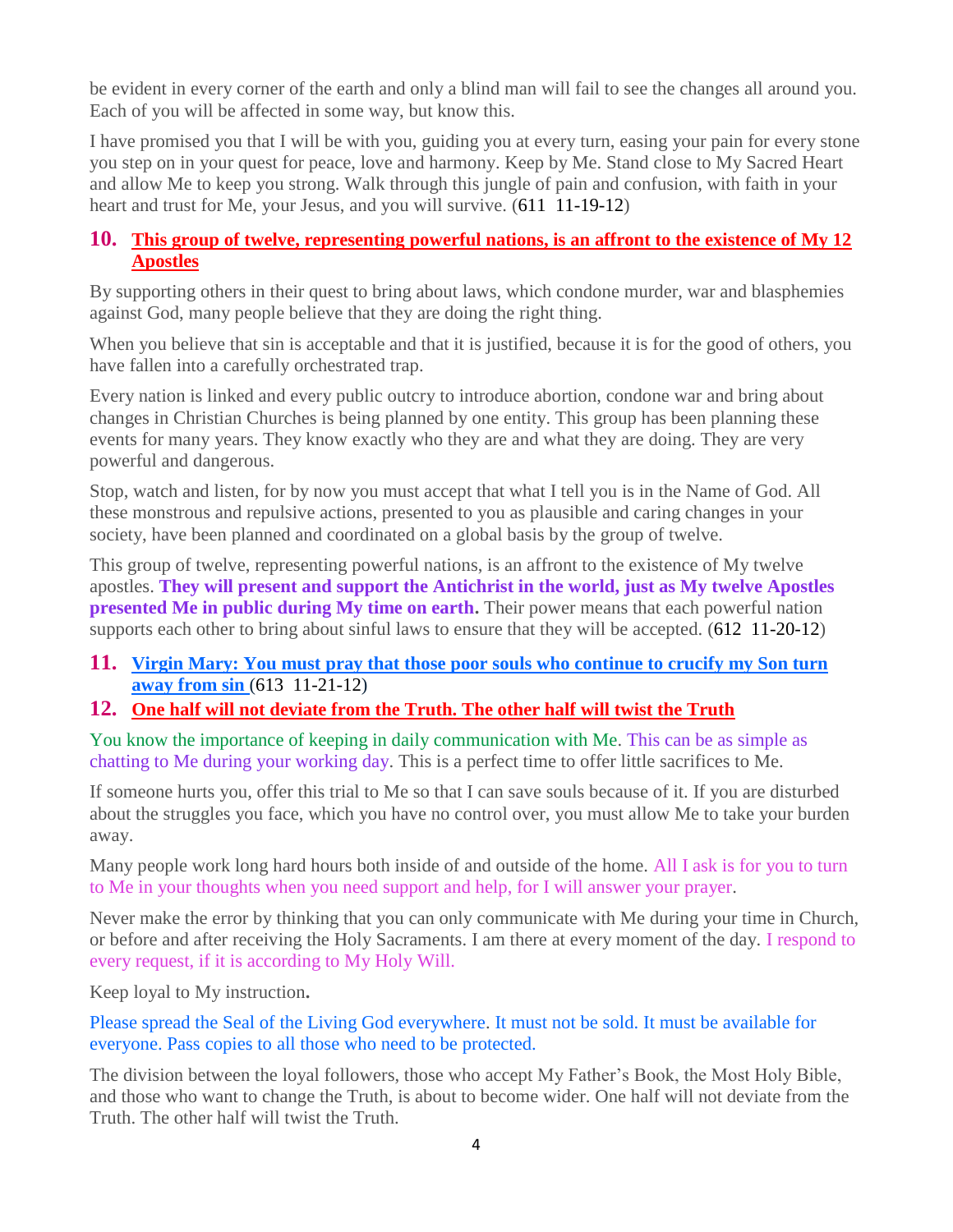They will do this to suit their own political and personal motivations, which will be hidden behind a couched language.

The Truth will soon be declared to be a lie and God will be accorded the blame.

These people want to introduce laws, which legalize sin. They do not love God. They say that they do, and many of those who promote such laws are atheists, but do not reveal their true beliefs.

Many of their plans include the banning of Christian laws. Abortion and murder will be the two sins for which My Father will cast down a severe chastisement upon the world.

Sin, My disciples, is something like a stain, which blights your souls every day. But when you are in a state of grace, that sin diminishes. The more you receive the Sacraments of Holy Communion and Confession, the greater the graces you receive. To those of you who attend daily Mass, very special graces are given to you. For you, My devout followers will be passed through the Gates of My Paradise quickly.

Go now and spend a little more time with Me. Chat to Me. I like light chatter and it brings Me closer to you. I yearn for you. I yearn for the intimacy I crave, so I can bring you closer to Me.

You can build a wonderful relationship with Me simply by becoming a friend first. Then our love will build until such time that your heart will burst with love for Me and Mine for you.

It is not complicated, to begin a new fresh beginning, to prepare for My Kingdom. Start now. Call on Me. (614 11-21-12)

## **13. [God the Father: I offer you the most perfect future](http://www.thewarningsecondcoming.com/god-the-father-i-offer-you-the-most-perfect-future/)**

This is the time for the Day of the Lord and you, My children, are being prepared for this great day. The time for My Divine Intervention, so that you can be saved that you can enter the gates of My Son's Kingdom, is to take place soon.

When the prophecies foretold in My Holy Book begin to take place you will finally accept the Truth.

Why, you may ask do I need My children to be given the Truth of My Holy Word again? It is because so few believe in My existence in the world today. They no longer heed My Ten Commandments. Arrogance has replaced humility amongst My children, including many sacred servants who were appointed to impart the Truth. Many disregard the Truth of My Word and even more have never been taught the meaning of their existence on earth.

So many souls can now be redeemed because of My Love and I have, therefore, given you instructions, through My beloved Son, as to what is expected of you.

Embrace the Truth. Remind those close to you of My Great Love for My children.

#### **This I solemnly promise. You will be taken swiftly into My Arms and into the protection of My Son's Great Mercy.**

The battle for souls has commenced, although this may not be apparent to many of you. In order for you to enjoy My New Paradise on earth, you must accept My Hand, as it is reaches out to you. Do not be afraid for I cover all those who honor Me, their Eternal Father and My Precious Son, with My Seal. (615 11-22-12)

## **14. [My beloved priests and sacred servants, fear not My Word](http://www.thewarningsecondcoming.com/my-beloved-priests-and-sacred-servants-fear-not-my-word/)**

During My time on earth, the priests of the day, the Pharisees, did all they could to argue with Me. They tried, at every opportunity, to trip Me up, ask Me questions, designed to make Me contradict the Word of God, but they failed.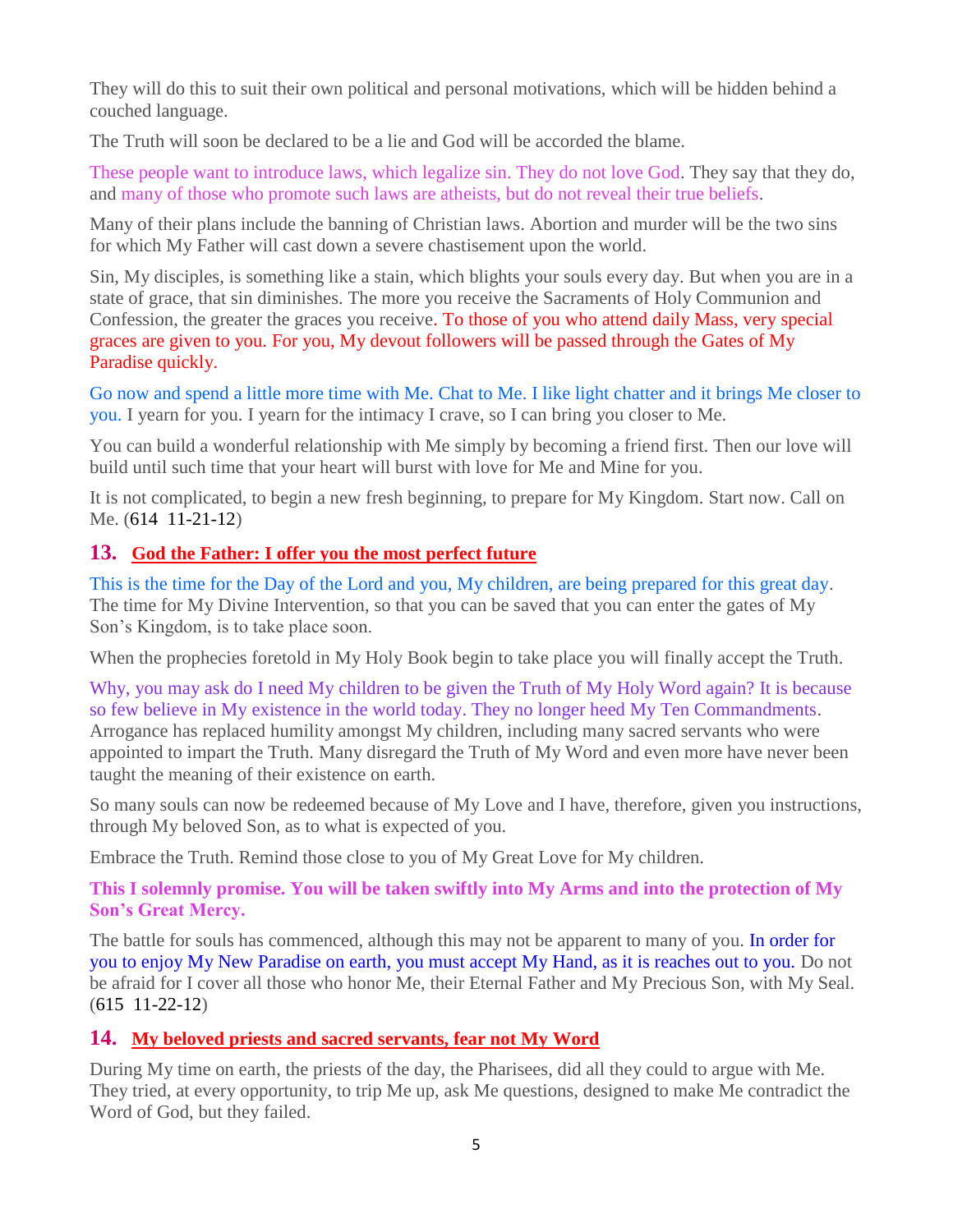You see, although they practiced their religion; held many elaborate ceremonies, decked in expensive robes, they lacked one thing. They did not possess one ounce of humility for they, mistakenly believed that, **because of their role as sacred servants that they were above their brethren.**

They talked, preached and presented in open places, as prophets, the Holy Word of My Father. Yet, they did not really understand the promise made by My Father, nor the lessons He gave to them through the prophets. **They failed to accept that the time for the coming of promised Messiah was taking place within their own time.**

They believed that this event would take place in the future.

Their education meant that they believed that only they could interpret Holy Scripture correctly. My Word was treated as Heresy.

The same is true of today. So few of My sacred servants are prepared for My Second Coming. Their certification as Holy Ministers in My Church can create division, which I have not authorized.

These learned men of theology with many years of training fail to understand My Teachings; the prophecies or the way in which I speak.

To those of you who question My Word or try to create disparity, by comparing it to your own flawed knowledge of Holy Scripture, you must stop now.

Those of you who reject Me, because you are cautious and worried that it is not I, your Jesus, who speaks, then I forgive you. I understand how difficult it is but, in time, you will feel My Love envelop you. **For those of you who refuse to listen to Me, then you are guilty of the sin of pride.** To those of you who publicly denounce My Word, pull it apart and claim that My Messages come from the Evil One, then you are lost to Me. So far removed are you, despite your arrogant belief that your knowledge of spiritual matters from books, makes you more worthy to speak in My Name, that you must know this.

Bring me a simple soul, with a purity of heart, who loves Me because of who I Am and they will join Me in Paradise. Bring to Me a soul, full of pride, who shouts at the top of his voice the Word of God, and I will cast him aside. Trust in Me with a humble heart and I will pour My Graces over you.

O Come to Me, My sacred servants. I give you the Truth because I want you to renew your allegiance to Me. Disobedience to My Teachings and failure to acknowledge your weakness drives a wedge between us.

You must listen. If you do have doubts then I accept this. If you, however, try to harm My Prophets you will suffer for this. Far better for you to remain silent. You must be willing to listen and humble yourselves before My Eyes. Only then will you be fit to represent My Body on earth. (616 11-23-12)

## **15. [Those who follow the Laws of God will be demonized and sought out](http://www.thewarningsecondcoming.com/those-who-follow-the-laws-of-god-will-be-demonised-and-sought-out/)**

Now you must be told that My Mercy will soon wash over humanity like a flame of fire and it will engulf the soul of every man. When this happens the world will be steered into a calmer place. So many will convert and that is good. But like a storm in the night, the Antichrist will arrive and dismantle this sense of peace.

He will interrupt people's lives, although they will not notice at first. **He will become a very powerful world leader and you must never look him in the eye.** Cast your eyes downwards. Place your trust in Me and pray that those he infests can be redeemed.

Just as it is with any storm which you know is coming, you must prepare well. Do not leave any part of your house without protection. Batten down the hatches. Insulate you and your family from harm. This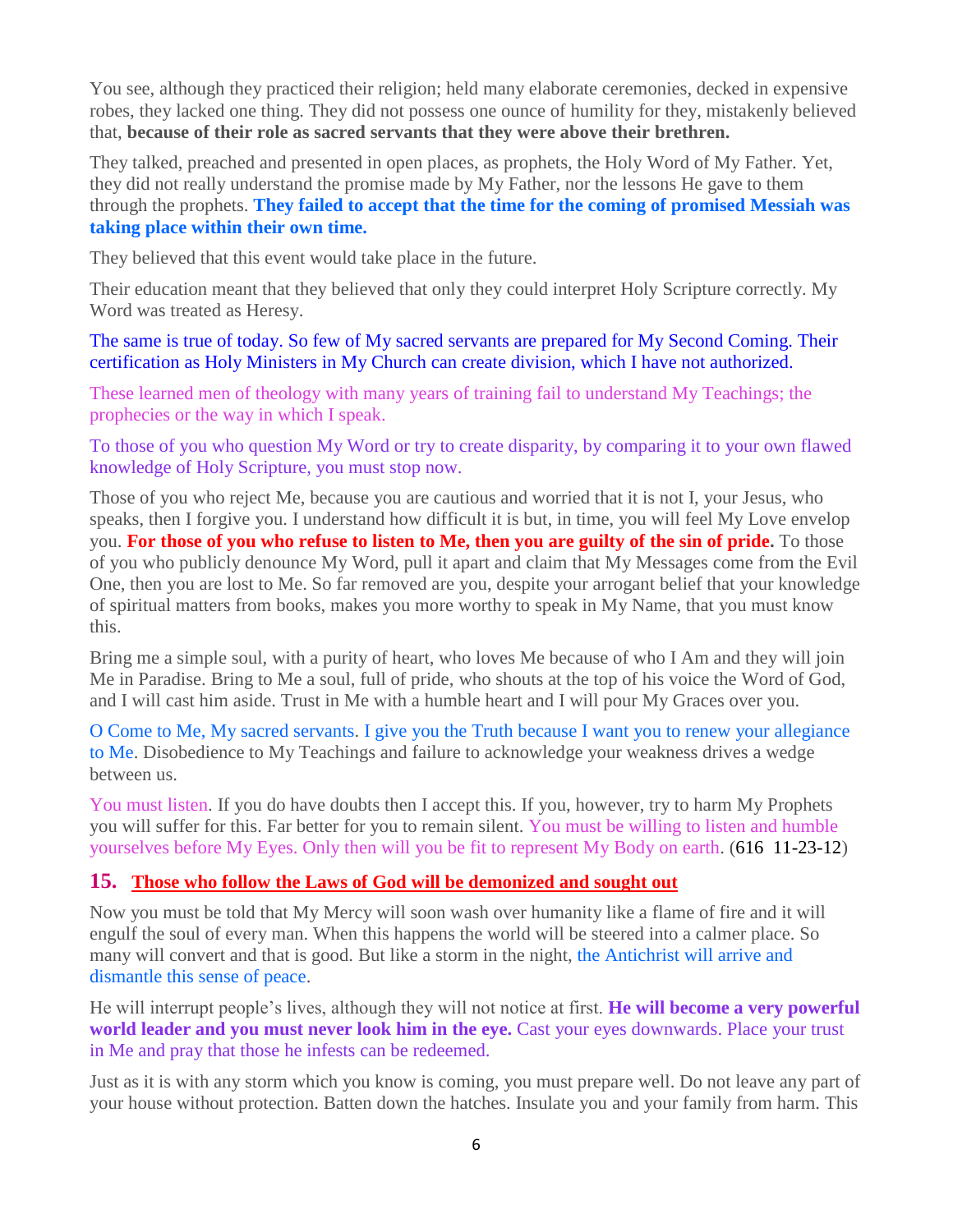man has been given many powers by the Beast, so you must protect yourselves from him or he will be responsible for causing you to stain your soul. His wickedness will be carefully hidden from you and you could, if you are not prepared, fall into his trap.

The battle between good and evil will take place both on earth and outside of it, all at the same time. The problem with this war is that those who side with the Antichrist and the False Prophet will be seen to be doing great good in the world. Those who follow the Laws of God will be demonized and sought out. (618 11-25-12)

## **16. [My priests, you must not offend Me by declaring Me to be a liar](http://www.thewarningsecondcoming.com/my-priests-you-must-not-offend-me-by-declaring-me-to-be-a-liar/)** (619 11-27-12)

#### **17. [No matter how much your belongings on this earth are important to you, they are worth](http://www.thewarningsecondcoming.com/no-matter-how-much-your-belongings-on-this-earth-are-important-to-you-they-are-worth-nothing/)  [nothing](http://www.thewarningsecondcoming.com/no-matter-how-much-your-belongings-on-this-earth-are-important-to-you-they-are-worth-nothing/)**

Yet many people spend most of their lives pursuing a dream of fame, wealth and the gathering of material things, which can be taken away from them at any moment.

This is why those souls, for whom I feel a deep compassion, suffer loss of wealth. I permit them to be stripped of all so that I can purify them.

Many people in the world have lost much by the hands of corruption and greedy organizations. Yet, while they need to eat and have a home to live in, I permit this suffering.

For it is only then that such souls will turn to Me for help. This is a form of purification so that then a man can come before Me in humility, a quality which is essential to possess, in order to enter My Kingdom. (620 11-28-12)

#### **18. [When the freedom to speak is taken away, the Truth is hidden](http://www.thewarningsecondcoming.com/when-the-freedom-to-speak-is-taken-away-the-truth-is-hidden/)**

Freedom is a Gift given to every man by God Who respects the free will of His children.

Slaves of Satan will always attack your free will. They do this by tempting nations to take away the freedom of those over whom they rule. They do this for many reasons.

One reason is to make slaves of you for their own selfish gain. The second is to control the growth of their populations. The third reason is to wipe out all traces of God.

Since My Death on the Cross, this plan has been witnessed in many countries. Yet the Western World managed to remain as free from dictatorship as possible. This will now all change.

Each nation will be taken over by another. They will fight amongst each other for power. Many nations will begin to introduce laws, which amount to communism.

Then there will come a time when the Red Dragon and the Bear will control all, but many people will not realize this because much of this dictatorship will be hidden from public eyes.

Know this. When attempts to wipe out the Name of God take root, and you become slaves to lies, then the Hand of My Father will strike.

One third of the world will be wiped out and Divine Intervention will continue until the last day.

To mitigate the evil laws, which will be introduced into your countries, where the Truth will be hidden from you, you must recite this **Crusade Prayer (87)** to protect nations from evil. **(See The Book of Crusade Prayers).** (622 11-30-12)

## **19. The enemies of the Jews in [all nations will gather together in unity to crush Israel](http://www.thewarningsecondcoming.com/the-enemies-of-the-jews-in-all-nations-will-gather-together-in-unity-to-crush-israel-2/)**

My chosen race will suffer. The Jews who rejected the Covenant of God, laid down by Moses, will suffer as they have done for centuries. Their power over the land of their forefathers will be taken and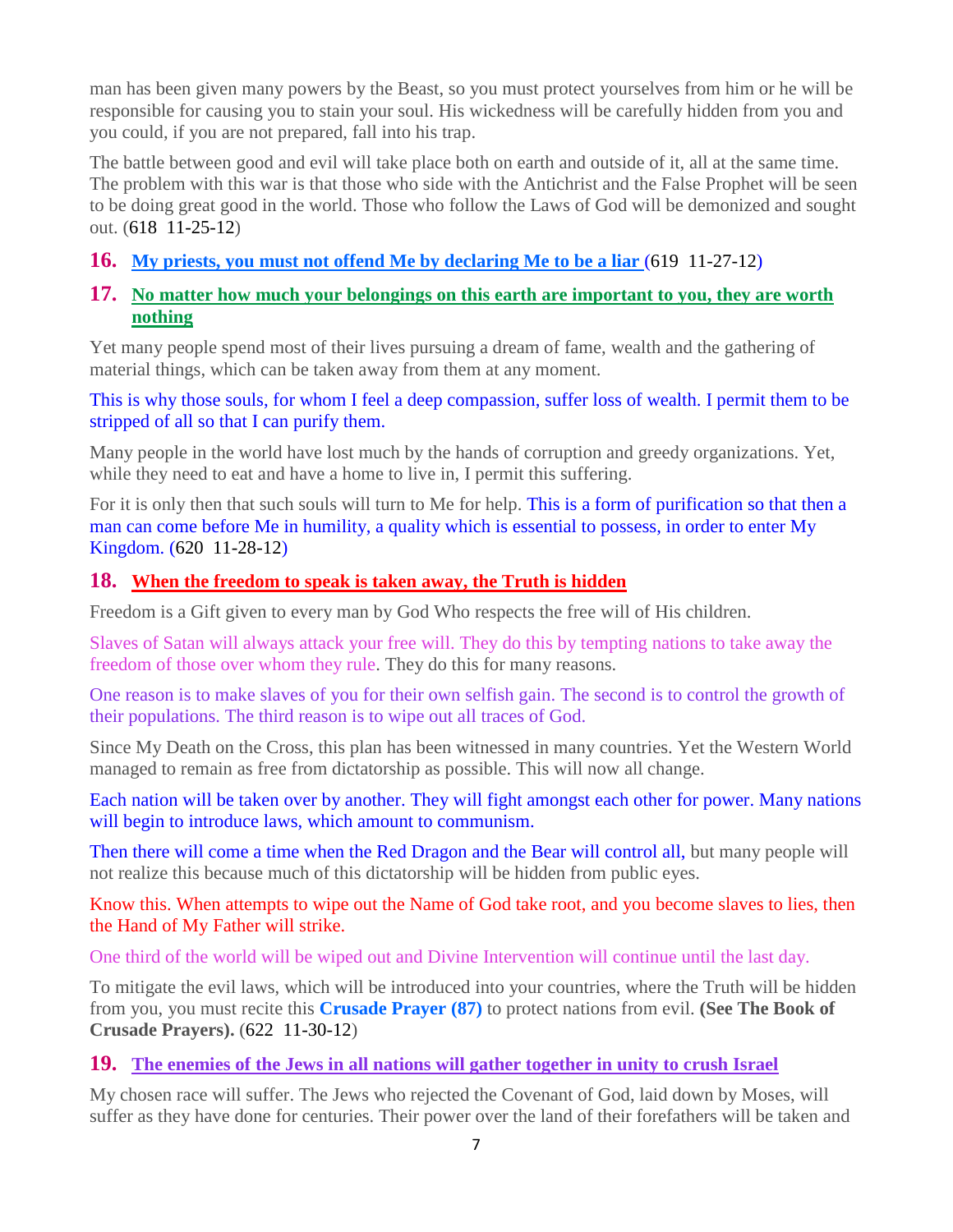the only solution will be to sign a treaty where they will become slaves to the Anti-Christ. My chosen race will suffer, just as I did, and little mercy will be shown to them.

The treatment of the Jews will be worse than that shown to them during the genocide, which took place in the Second World War. It will be in Israel that the Tribulation will be seen, as foretold, clearly. It will be because of Israel,that wars will escalate, when it will become difficult to determine who the real enemy will be. The peace treaty will be signed soon afterwards and the man of peace will enter the world stage.

The Beast with the ten horns, that is the European Union, will crush all traces of God. The rise of paganism will sweep over the earth and in its wake a false sense of peace will be created. Then you will see the rise in the adulation of celebrities and a fanatical devotion to new age spiritualism and satanic worship, disguised as modern psychological therapy. This is where worship of oneself will be the most important trait to strive for.

To the Jews I say this. You have suffered because of your failure to listen to the Word of God through the prophets. You, however, will finally accept the True Messiah soon. Then you, too, will join My Army as it marches towards victory against the Antichrist.

My Promise to come to bring you to My Father's Kingdom is close. To you I pledge My Love and My Loyalty, as your promised Messiah, promised to you so long ago. This is your inheritance. You did not reject Me, your Jesus, when I was crucified. You rejected God. I Am God. I Am the way for you to enter the New Paradise. Accept My Hand for I love you, I forgive you. You are My People and I Am coming for you. (623 11-30-12)

## **20. [All nations of the world are united as one with God. All are part of the same family](http://www.thewarningsecondcoming.com/all-nations-of-the-world-are-united-as-one-with-god-all-are-part-of-the-same-family/)**

Where there is a will, on the part of My disciples, to help salvage souls, I will multiply those souls one thousand times. This I promise you. Your efforts will not go to waste. Every scrap of your suffering, which you endure in My Name, offered to Me willingly, will be used to salvage most of humanity. **(**624 12-1-12**)**

## **21. [The flame of love extinguishes the fire of hatred](http://www.thewarningsecondcoming.com/the-flame-of-love-extinguishes-the-fire-of-hatred/)**

When someone attacks another person, an organization or a nation, because of the difference of opinion, it can spark a torrent of hatred within a quick period of time.

This is why I urge all those who find themselves the target of such anger, to remain dignified at all times. Even when someone insults you, face to face or behind your back, you must be careful not to engage with them. When you do, you will be tempted to sin.

Satan encourages people to become angry. He then uses anger to create anger in the next person, and so it continues until hatred is instilled on both sides. He, the Evil One, inspires hatred so that he can cause division.

Love can deplete hatred. When a person is angry towards you, you must try to respond with love. It may be very difficult for you to do this but, with My help, you will find that the hatred will be diluted quickly. (625 12-02-12)

## **22. [I call on humanity to prepare for My Great Mercy](http://www.thewarningsecondcoming.com/i-call-on-humanity-to-prepare-for-my-great-mercy/)**

Those of you with a humble heart and a purity of soul, I call upon you to pray for the souls of those who will die during The Warning.

As My Flame of Mercy will be poured over the whole earth, many will rejoice, but it will be a painful time for sinners who will be unable to ask Me for forgiveness, because of pride.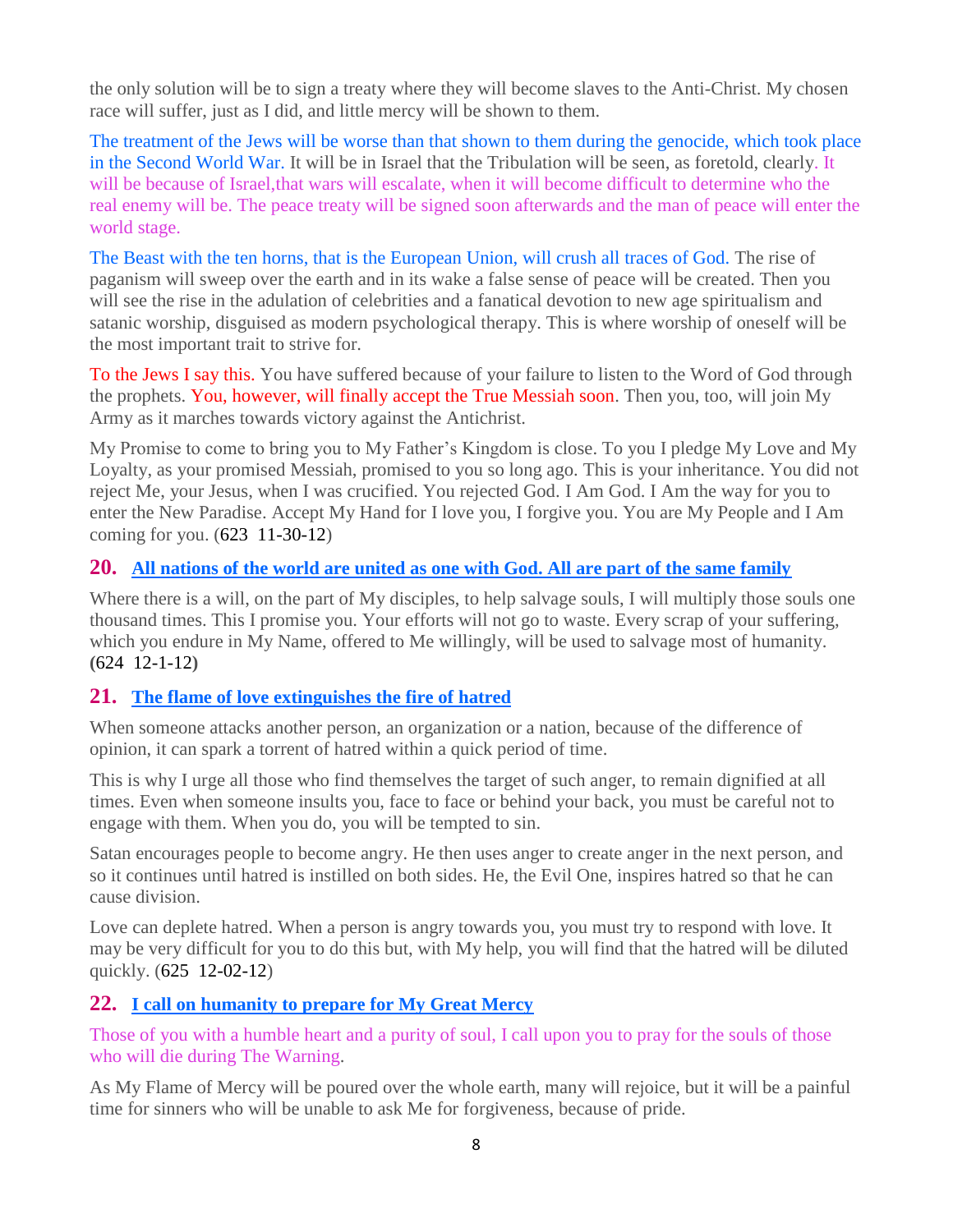Many, many, souls will accept My Hand of Mercy, but for the souls who have committed mortal sin, they will be so hardened that they will shun My Mercy. This **Crusade Prayer (88)** must be recited for souls for after the Warning. Go, My disciples, and adhere to My instructions to prepare your souls for My Divine Mercy. (626 12-03-12)

**23. [Virgin Mary: As the Mother of Salvation I will help you and your families to be](http://www.thewarningsecondcoming.com/virgin-mary-as-the-mother-of-salvation-i-will-help-you-and-your-families-to-be-consecrated-to-my-son/)  [consecrated to my Son](http://www.thewarningsecondcoming.com/virgin-mary-as-the-mother-of-salvation-i-will-help-you-and-your-families-to-be-consecrated-to-my-son/) (627 12-05-12)**

#### **24. [The False Prophet has already planned how he will take over the ministries within the](http://www.thewarningsecondcoming.com/the-false-prophet-has-already-planned-how-he-will-take-over-the-ministries-within-the-catholic-church/)  [Catholic Church](http://www.thewarningsecondcoming.com/the-false-prophet-has-already-planned-how-he-will-take-over-the-ministries-within-the-catholic-church/)**

This man, directed by Satan, will be seen to become a friend of Israel. Then he will appear to defend it with the support of Babylon, which is the European Union.

All wars, instigated deliberately in the Middle East, will spread into Europe.

The Antichrist will spread atheism, behind the guise of the New World Religion, which will be headed up by the False Prophet.

My daughter, the secrets I have revealed to you as to the identity of the False Prophet and other matters must not be revealed yet. Know this however.

The False Prophet, who will profess to be a man of God, has already planned how he will take over the ministries within the Catholic Church.

He and the Antichrist work already in unison, in order to bring about desolation upon the world, which will result after the abomination in the Catholic Church has been fulfilled. (628 12-07-12)

#### **25. [The Warning will purify God's children in preparation for My Second Coming](http://www.thewarningsecondcoming.com/the-warning-will-purify-gods-children-in-preparation-for-my-second-coming/)**

It is necessary because it will mean that many people will now seek forgiveness for their sins; who would not otherwise have done so.

The Warning is a Miracle, permitted by My Father, to ensure that as many of His children as possible can enter My New Kingdom.

Because of the apostasy and the doctrinal errors, spread by misguided sacred servants, over the last four decades, this is the only way to unite humanity quickly.

Do not reject the Truth, as it is now being given to you, for it would be akin to a sick man refusing treatment for an illness. **Without the Truth you will be ill prepared to enter My New Paradise.** (629 12-08-12)

#### **26. [The Fire of the Holy Spirit will be felt in the hearts of everyone](http://www.thewarningsecondcoming.com/the-fire-of-the-holy-spirit-will-be-felt-in-the-hearts-of-everyone/)**

For those who are in a state of grace, it will be a feeling of joy, love and compassion for Me, your Jesus.

For those in a state of venial sin, you will feel the pain of Purgatory, but you will soon be purified and then you will feel a deep peace and love within your hearts for Me.

For those of you in mortal sin, you will experience the wretchedness and pain as if you have been plunged into the fires of Hell. Some of you, in this state of sin, will beg for My forgiveness and favor to stop your internal suffering. This I will grant to you if you can find true remorse in your heart and accept that your sins cause Me grievous hurt and pain for they insult God.

Then there will be those poor unfortunate souls who will spit at Me, fight with Me and then turn their backs. The terror, they will feel, will be because their souls are infested by Satan.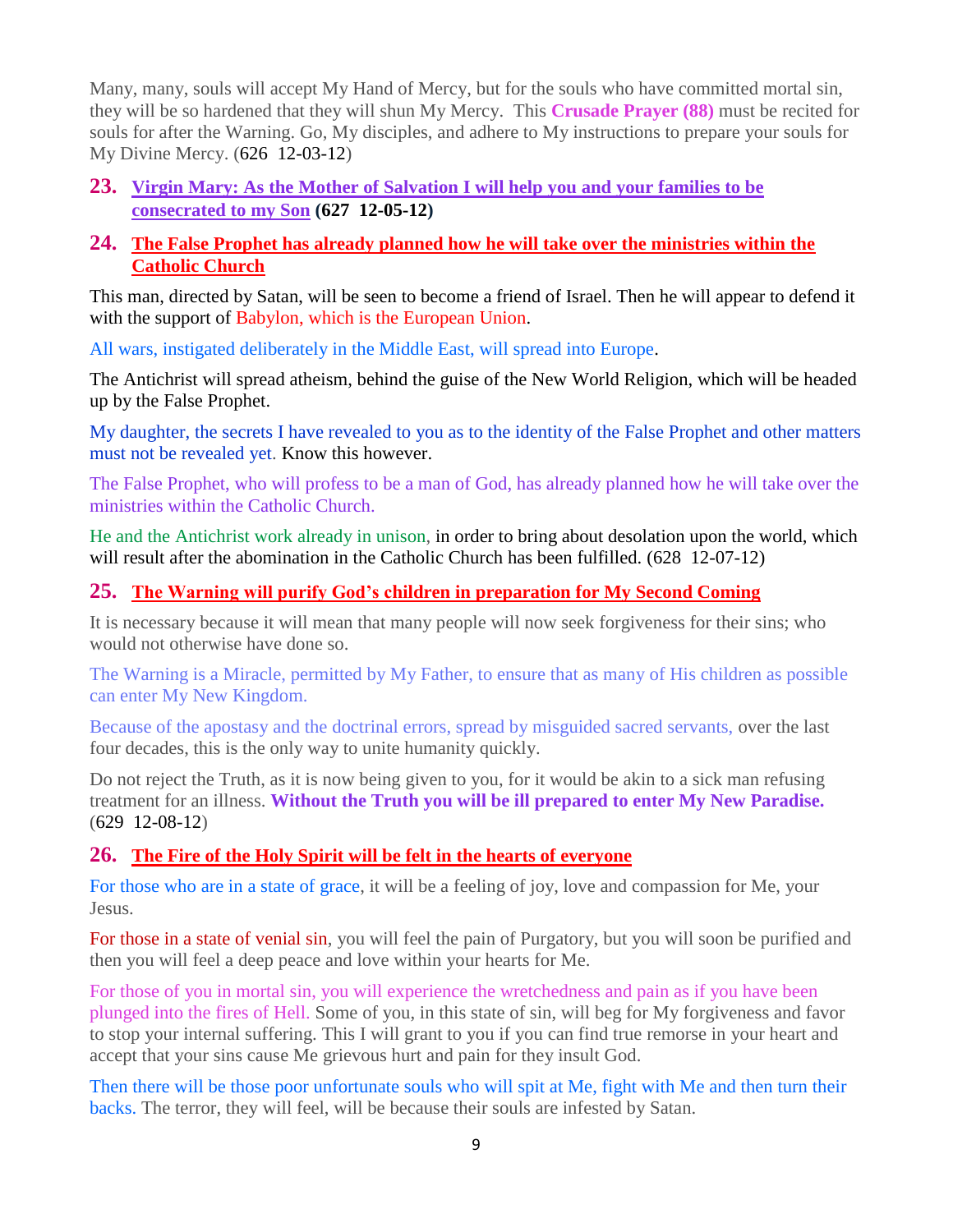They will not be able to stand the pain when they witness My Light and they will run into the embrace of the Evil One whose darkness brings them comfort.

Finally there will be those who will die instantly because of the shock they will experience. Please pray for these souls every day, for your prayers will gain for them entrance to My Kingdom. (630 12-09- 12)

#### **27. [I will Judge the Living and the Dead and only those who are worthy can enter My Kingdom](http://www.thewarningsecondcoming.com/i-will-judge-the-living-and-the-dead-and-only-those-who-are-worthy-can-enter-my-kingdom/)**

I have made it clear that I will come again to salvage My Kingdom. My Second Coming is awaited and those who profess to know the Truth, which is contained in My Father's Book, will know that it does not contain untruths. I will come again as foretold and this time is almost upon you. (631 12-10-12)

#### **28. [Human reasoning is meaningless when you try to define Eternal Life](http://www.thewarningsecondcoming.com/human-reasoning-is-meaningless-when-you-try-to-define-eternal-life/)**

Human reasoning is meaningless when you try to define Eternal Life for you have not been given the knowledge necessary to know the Mysteries of My Father's Creation. Yet you have been given My Word through My Teachings, which is all you need in order to be accepted by Me into a life of eternal peace, love and happiness. This new life is yours and because of God's Love it is there for you, waiting, if you would only respond to My Call. (633 12-11-12)

#### **29. [Traitors of My Holy Word, sent through God's Prophets, will, I solemnly promise, result in](http://www.thewarningsecondcoming.com/traitors-of-my-holy-word-sent-through-gods-prophets-will-i-solemnly-promise-result-in-the-wrath-of-my-father/)  [the Wrath of My Father](http://www.thewarningsecondcoming.com/traitors-of-my-holy-word-sent-through-gods-prophets-will-i-solemnly-promise-result-in-the-wrath-of-my-father/)**

Human reasoning, while important in the role of discernment, plays a very small part in recognizing My Word.

You, who sin against Me by preventing the Word of God from being heard in these times, will be cast away. My patience is weary. My worries intense. My pain excruciating. You are trying to deceive My followers, whose role in leading My remnant army is paramount. For this you will be punished.

#### **I plead with you to ask Me to come to you so that I can give you solace, for make no mistake, you are troubled souls and your sins are known to Me.**

Your arrogance is offending and insulting to My Father. Your willingness to sacrifice your own souls, because of your ambition to be seen as intelligent and authoritative spokespersons for Me, is disgusting in My Eyes.

Traitors of My Holy Word, sent through God's prophets, will, I solemnly promise, result in the Wrath of My Father. Your punishment will be swift. Your time is limited. You have but a short time in which to choose which master you really serve. (634 12-12-12)

#### **30. [Humility is more than just the acceptance of suffering. It is a powerful means of defeating](http://www.thewarningsecondcoming.com/humility-is-more-than-just-the-acceptance-of-suffering-it-is-a-powerful-means-of-defeating-evil/)  [evil](http://www.thewarningsecondcoming.com/humility-is-more-than-just-the-acceptance-of-suffering-it-is-a-powerful-means-of-defeating-evil/)**

It was because of My own Humility that Satan was fooled and, as such, lost the right to win all souls and curse them with eternal damnation.

Satan is arrogant, boastful, deceitful, and full of self-love and hatred. The battle for souls was won through the Act of Humility when I, the King of mankind, allowed Myself to be belittled, tortured, scorned, mocked and tormented by sinners infested with the hatred of Satan.

It is **impossible for the Beast to feel humility...** He expected Me to, not only proclaim the Word of God, but to demonstrate My Authority amongst men by declaring Myself before them in an exalted state of majesty. Even then he was confident of defeating My Mission.

What he did not expect was My refusal to condemn My executioners, or the Humility I showed.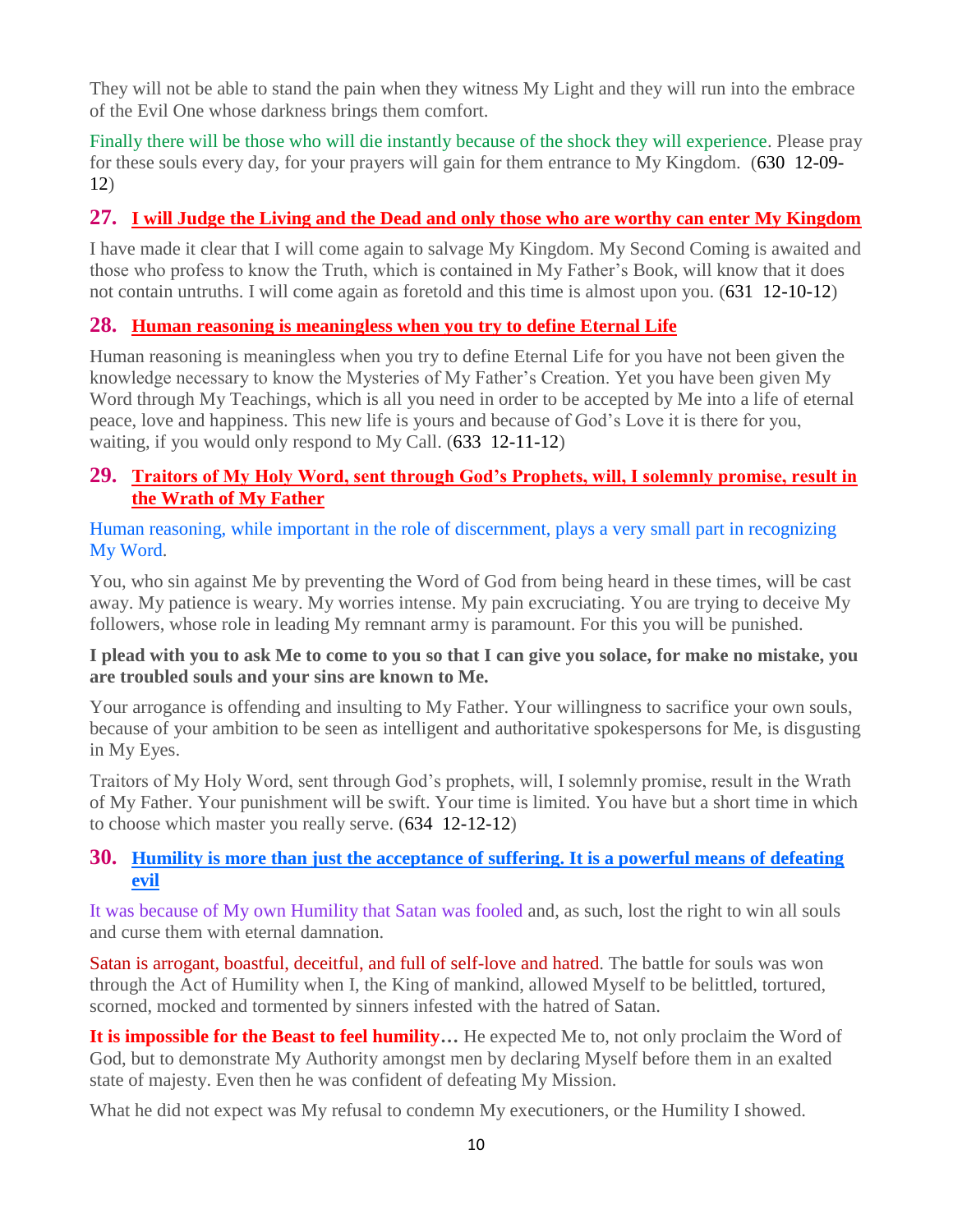When you pray for those who offend God and who hurt His children, you cause terrible suffering to Satan, who loosens the grip he holds over the person for whom you pray.

Humility is more than just the acceptance of suffering. It is a powerful means of defeating evil. By praying for those who torment you, you bring Me a great gift of true love. A special love for Me, your Jesus. (635 12-13-12)

## **31. I Am [an all-forgiving God, ready to grant you freedom from the sins, which entrap you](http://www.thewarningsecondcoming.com/i-am-an-all-forgiving-god-ready-to-grant-you-freedom-from-the-sins-which-entrap-you/)**

I call on those of you who are in deep sin and who are despairing of ever finding comfort because of the pain you are in. You may be guilty of grave sin, including murder, abortion, violence, sexual depravity, or you may have dabbled in the occult, but don't you know that all you must do is to turn to Me and ask Me to help you?

I call out to all of you who are unsure of My Existence. I ask that you trust in Me. By confiding in Me, communicating with Me and asking Me to forgive you that you will receive the answer you crave. I will respond and you will feel this in your heart when you recite the Crusade Prayer (89) for the Grace of My Mercy for wretched sinners. When you recite this prayer, I will respond in such a way that you will find it very difficult to turn away from Me again. (636 12-15-12)

## **32. [My Flames of Mercy, like Tongues of Fire, will descend on every soul soon](http://www.thewarningsecondcoming.com/my-flames-of-mercy-like-tongues-of-fire-will-descend-on-every-soul-soon/)**

I have given you the Gift of Freedom. Now share The Truth with others without fear in your hearts. When the time comes for the whole world to witness the public event of My Second Coming, you will regret not having spread My Word to lost souls.

Use this time in prayer. Spend time with family and those close to you. Help those who are troubled in body and spirit. (640 12-18-12)

## **33. [Satan will be bound during My Reign and will no longer deceive God's children](http://www.thewarningsecondcoming.com/satan-will-be-bound-during-my-reign-and-will-no-longer-deceive-gods-children-2/)**

Satan will be bound during My Reign and will no longer deceive God's children. This Reign, will not be a symbolic one, but where the Tree of Life will breathe Love and Peace so that all those who are blessed to enjoy My New Paradise will not suffer death even when Satan will be released, albeit for a short time, at the end of this period. (641 12 -19-12)

**34. [God the Father: The time for great change, for the good of all, is upon you](http://www.thewarningsecondcoming.com/god-the-father-the-time-for-great-change-for-the-good-of-all-is-upon-you/)** (643 12-20-12)

## **35. [My Love for humanity is felt by many. Sadly, those who do not look for it will not find it](http://www.thewarningsecondcoming.com/my-love-for-humanity-is-felt-by-many-sadly-those-who-do-not-look-for-it-will-not-find-it/)**

Call to Me, even when in doubt about My Existence. I will fill you with My Presence unexpectedly. You will feel a Love like never before. And then you will know The Truth. Love is not something you should ever take for granted, as it is the greatest Gift from God. It transcends every other feeling and can defeat evil if you would only embrace it. **(**644 12-21-12**)**

## **36. [My Word will be like a sword, which will cut through confusion and lies](http://www.thewarningsecondcoming.com/my-word-will-be-like-a-sword-which-will-cut-through-confusion-and-lies/)**

Billions will follow My Word and many will, finally, read the Holy Gospel. Some will take time to digest My Word, but most of the world's population will accept the Truth, once they are given it. (645 12-21-12)

## **37. [Virgin Mary: The day I brought the world a Savior, it changed the destiny of humanity](http://www.thewarningsecondcoming.com/virgin-mary-the-day-i-brought-the-world-a-saviour-it-changed-the-destiny-of-humanity/)**

This is the time of the deluge; this time for swift and sudden change. As wars will break out, and a great war emerges from the ashes, God's Plan will increase in its pace to awaken His Presence amongst all nations and all races.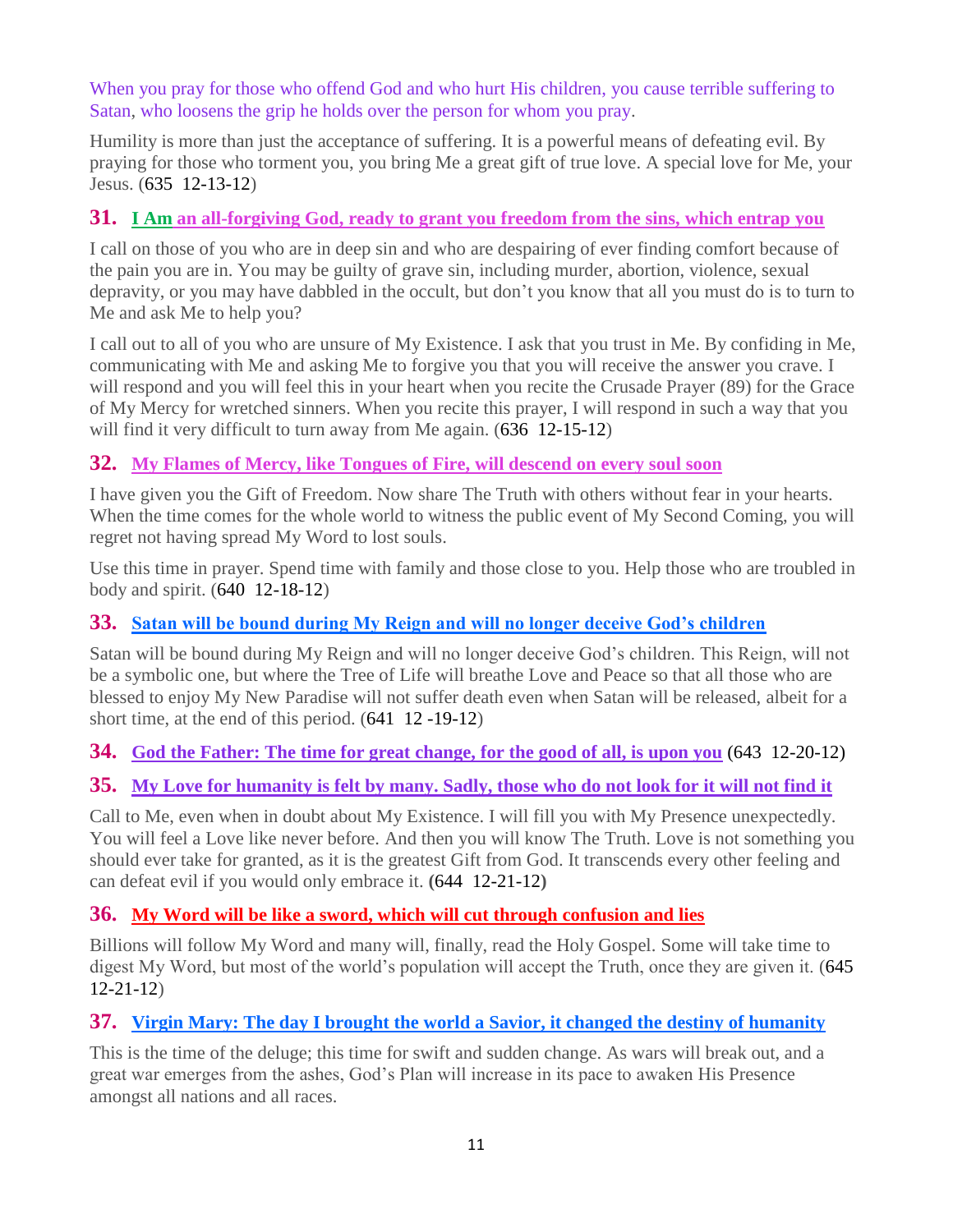The earth will now change both physically and in spirit. The cleansing has begun. The battle will be waged between those who follow the evil one and God's Remnant Church.

Those loyal to my Son must always call on me, your beloved Mother of Salvation, so that I can consecrate you to my beloved Son, in order to grant you much needed graces. You must be prepared as a soldier of Jesus Christ. Your armor must be made stronger, because your role is as a crusader and you will have to march against great cruelty and injustice. (648 12-24-12)

#### **38. [There will be a great deluge. You will also witness smaller floods across other countries](http://www.thewarningsecondcoming.com/there-will-be-a-great-deluge-you-will-also-witness-smaller-floods-across-all-countries/)**

This period of Great Tribulation will last some time. **The wars will escalate until the big war is declared and the world will change.** The climates will all begin to change and your weather will be different, in a way, which may seem strange to you. (649 12-25-12)

## **39. [God the Father: Soon, a new Light, a new sun, will be seen](http://www.thewarningsecondcoming.com/god-the-father-soon-a-new-light-a-new-sun-will-be-seen/)**

The time for the changes, as foretold, when the earth will turn; the planets will change and the climates will no longer be predictable, is upon you. The Light of the New Dawn – the New Era – will slowly, but surely, illuminate the world. Soon, a new Light, a new sun, will be seen. It will be larger and will be the cause of much wonder.

Only I, God the Creator of the Universe, command all that is. All that will be. All that can be. No man, no scientist, can solve these most sacred secrets, as it is not for man to understand at this time. **(**650 12-27-12 **)**

#### **40. [Knowledge can very often blind you to the Truth](http://www.thewarningsecondcoming.com/knowledge-can-very-often-blind-you-to-the-truth/)**

To those of you who proudly proclaim your twisted interpretation of My Holy Word, given to you through these Messages, to be false, I have this to say.

When did you last come before Me naked? Without the screen of pride shielding you? When did you come before Me, on your knees, calling Me to truly guide you, without you first putting your hands over your ears by refusing to listen? Don't you know that I will only enlighten you with the Gift of discernment when you come before Me without any pre-conceived views of your own? You cannot be freed from the chains of intellectual pride, which blinds you to the truth of spiritual knowledge, until you are stripped of all human pride.

Knowledge of My Father's Book does not qualify you any more than the beggar in the street, with no education of spiritual matters. Knowledge can very often blind you to the Truth. Knowledge based on your own human interpretation of My Father's Book means nothing when it comes to understanding the Word of God. (651 12-28-12)

## **41. [Never fear Me for I come in peace](http://www.thewarningsecondcoming.com/never-fear-me-for-i-come-in-peace/)**

Be fearful, however, of the Beast who will be seen to come in peace, but who comes to destroy you. He, the Evil One, and his followers on earth are those you should be fearful of. Not Me. (652 12-29- 12)

#### **42. [He will, by the power of the occult, perform what will be seen to be cures for people who](http://www.thewarningsecondcoming.com/he-will-by-the-power-of-the-occult-perform-what-will-be-seen-to-be-cures-for-people-who-are-terminally-ill/)  [are terminally ill](http://www.thewarningsecondcoming.com/he-will-by-the-power-of-the-occult-perform-what-will-be-seen-to-be-cures-for-people-who-are-terminally-ill/)**

The wars in the Middle East will accelerate and be widespread. They will involve the West as well as the East. The turmoil will be halted by the man of peace, the Beast, the Antichrist. Many will, in time, believe that he is God, the Messiah; so much power will he seem to possess. His powers have been accorded to him by the father of evil, Satan.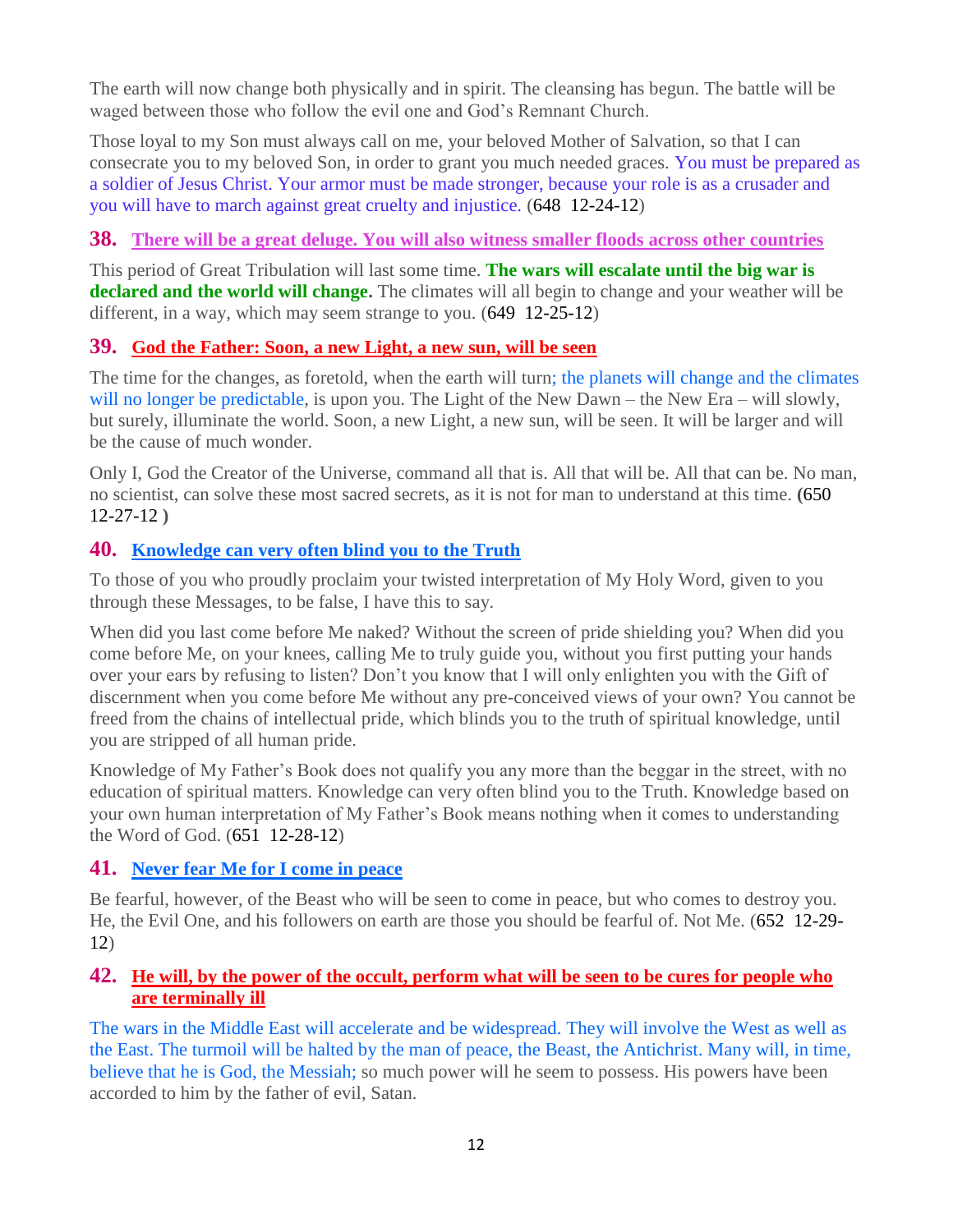He will, by the power of the occult, perform what will be seen to be cures for people who are terminally ill. They will be cured of their illnesses temporarily and people will believe that his powers will have come from Heaven. That he is I, Jesus Christ. They will believe that he comes to prepare the world for the New Era and that the Second Coming is taking place before them.

He will perform other miracles, but they will simply be an illusion. Some sacred servants of Mine will drop before him and adore him. Political leaders will publicly applaud him. He will be seen as the good and humble messiah and he will emulate all My traits. Sadly he will deceive many. (653 12-30-12)

## **43. [The Temple of God will be desecrated beyond recognition](http://www.thewarningsecondcoming.com/the-temple-of-god-will-be-desecrated-beyond-recognition/)**

Your churches will become no more than places of entertainment where pagan rituals and music will be staged in elaborate ceremonies. Supposedly, these events will be to honor God. Instead, they will idolize sinful acts and they will declare them to be in accordance with My Teachings.

As the false Church grows and attracts many celebrities, the media and political leaders, My Remnant Church will grow. Many of My sacred servants will be disloyal to Me and join in the new One-World Religion where they will be welcomed with open arms.

It will, in time, become unacceptable for certain Christian practices to be held in public. These will include the **Sacraments of Baptism and Holy Communion**. They will be deemed to be unacceptable in a modern and secular world and you will find it impossible to receive them. The Sacrament of Marriage will be changed and marriage will be available in a different form. The only way to receive the True Sacraments at that stage will be through the Remnant Church. (655 01-01-13)

#### **44. [Virgin Mary: The reason why so many people are in such pain and darkness is because](http://www.thewarningsecondcoming.com/virgin-mary-the-reason-why-so-many-people-are-in-such-pain-and-darkness-is-because-they-do-not-believe-in-god/)  [they do not believe in God](http://www.thewarningsecondcoming.com/virgin-mary-the-reason-why-so-many-people-are-in-such-pain-and-darkness-is-because-they-do-not-believe-in-god/)**

The faith, which was meant to be instilled in every soul, by those appointed ones, has lapsed. So many have turned away from God and find, now, that their lives are empty and without meaning. When a soul turns their back on God, they become restless. They fill the vacuum with a love of false things, which will never satisfy their desire for peace. (656 01-02-13)

- **45. [Love all those who persecute you, in My Name.](http://www.thewarningsecondcoming.com/love-all-those-who-persecute-you-in-my-name-then-pray-for-them/) Then pray for them** (657 01-02-13)
- **46. True peace can only be found through the Sacred Heart of my Son** (658 01-03-13)

#### **47. [Please recite this Crusade Prayer \(92\) for the Grace of Perseverance](http://www.thewarningsecondcoming.com/please-recite-this-crusade-prayer-92-for-the-grace-of-perseverance/)** (661 01-06-13)

#### [Only by the Power of God, do you exist. Only by the Love of God will you live forever](http://www.thewarningsecondcoming.com/only-by-the-power-of-god-do-you-exist-only-by-the-love-of-god-will-you-live-forever/)

If man were to glimpse, but just a fraction of My Divine Presence, he would be so overwhelmed that he could not stand the Light, as it would blind him.

No matter how much you claim to love Me, you must redeem yourselves constantly before Me, if you are to be given this Gift of My Mercy.

To each sinner, I say this. Not an hour goes by, when, in your thoughts, through your lips and by your actions, do you not sin. But, when you quietly accept your weakness, and are full of love for Me, and I can see your sorrow, then I will forget your iniquities in an instant.

When I come to cover you with My Divine Mercy, before My Second Coming, it will be to offer you the purification needed, so that you can be embraced and taken into the security and safety of My Divine Light. My Light, on that day, will cover the earth. Many, although blinded by the Light of My Great Mercy, will instantly accept My Hand of Salvation.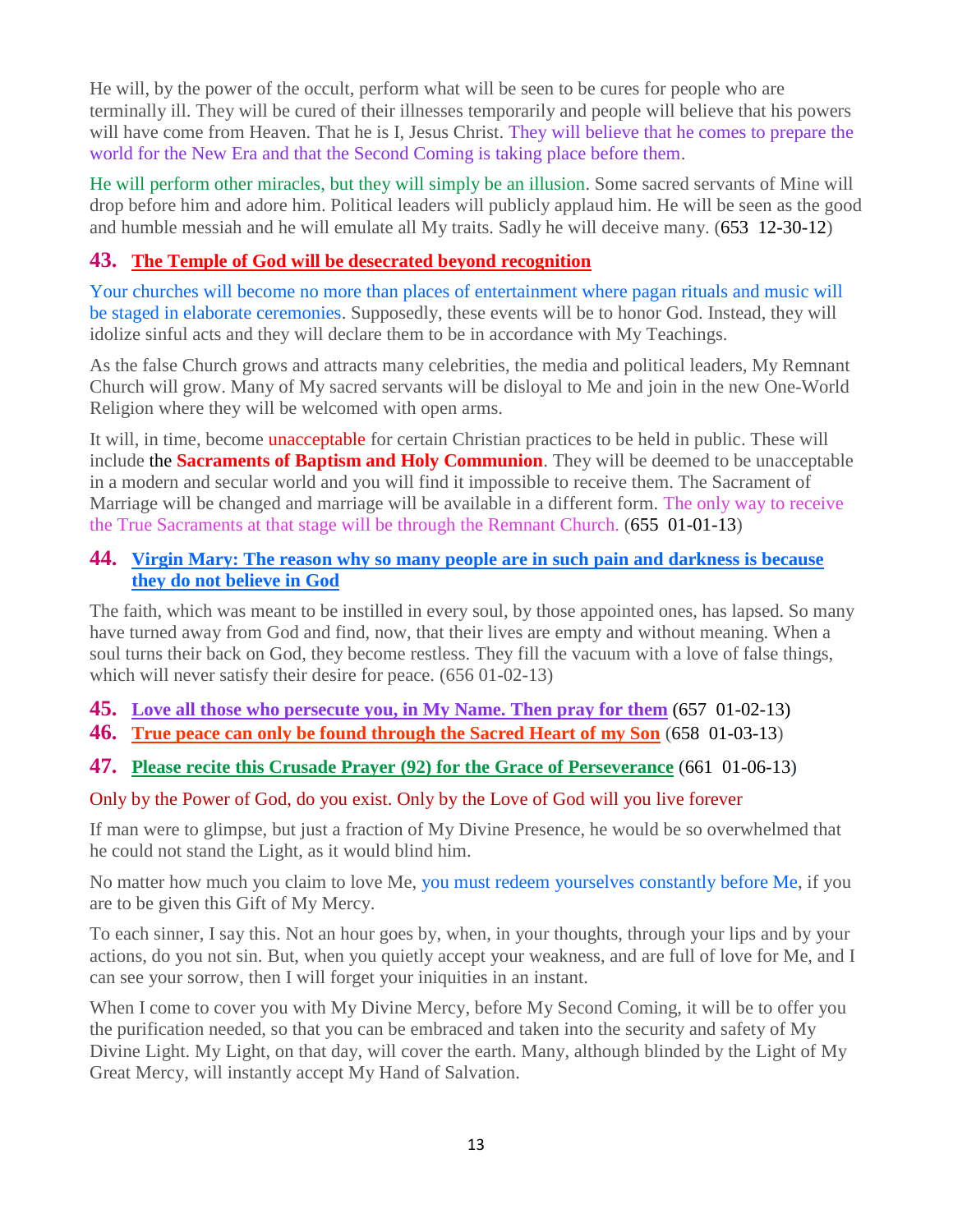To be accepted into the Light of My Mercy, you must accept that the Power of God is eternal. Only by the Power of God do you exist. Only by the Love of God will you live forever. Those who reject the Light can only find darkness. Darkness can only mean one thing – that you accept the life of eternal suffering offered to you by the evil one.

Allow My Light to shine down upon you, but first, you must earn the right to share in this powerful Light, which offers you a place in My Kingdom, forever. **(**662 01-07-13**)**

#### **48. [When you take away the Truth, or tamper with it, it is no longer the Truth. All that is left is](http://www.thewarningsecondcoming.com/when-you-take-away-the-truth-or-tamper-with-it-it-is-no-longer-the-truth-all-that-is-left-is-a-shell/)  [a shell](http://www.thewarningsecondcoming.com/when-you-take-away-the-truth-or-tamper-with-it-it-is-no-longer-the-truth-all-that-is-left-is-a-shell/)**

The day when souls find themselves divided into two groups, the Truth of the future will finally be revealed to them. Woe to the man who has not prepared for this great day and who wasted the time accorded to him on earth.

To the others who have refused to listen to the Truth and who publicly demeaned and rejected Me, their terror will be impossible to describe. There will be weeping, hysteria and shock witnessed on that day, as these souls see that the path they chose led them only into the fires of the abyss.

This is the time of spiritual renewal for souls who have been blessed with the Gift to see how the prophecies of old are now taking place in the world as foretold.

I see good people being told to reject their understanding of My Teachings and to throw them aside in favor of accepting Sin. Then they are encouraged to applaud sin until they convince themselves that I, Jesus Christ, will turn a blind eye.

It is time to discern whether or not you are prepared to allow yourselves to be deceived by modern new age spiritualism, or to stand firm and defend the Holy Word of God**.** It may not seem to matter to you now, but when the day comes, when I come to Judge, only the Truth will be acceptable in My Kingdom. (664 01-09-13)

**49. [I now grant them the Grace of the Tears of Love and Conversion](http://www.thewarningsecondcoming.com/the-pain-of-thorns-is-now-being-felt-by-leaders-in-the-catholic-and-christian-churches/)** when they recite this Crusade Prayer (93) For the Tears of Conversion (See The Book of Crusade Prayers). **(**665 01- 11-13**).**

## **50. [The plan to destroy the Catholic Church, from within its own ranks, is already underway](http://www.thewarningsecondcoming.com/the-plan-to-destroy-the-catholic-church-from-within-its-own-ranks-is-already-underway-2/)**

Those souls in positions of power, and especially those within Christian Churches, who condone sin and try to legislate for it, know this. You will suffer terribly. The Hand of My Father will intervene and destroy your plan. For every man and woman who tries to bring in laws against the Will of God, they will face a terrible chastisement. Not only will they be struck down, their own nations will also be chastised. Enough has been endured by My Father. He will no longer tolerate such interference in His Creation. **The earth will be shaken and not one man will fail to notice. (**666 01-12-13**)**

## **51. [Ignore questions or demands made of you to change My Words](http://www.thewarningsecondcoming.com/ignore-questions-or-demands-made-of-you-to-)**

To those of you who continue to try and trip Me up, by challenging and criticizing My Holy Word, know that you are but a poor weak sinner. It is not that you ask questions for the good of your soul, which I find displeasing. It is your refusal to accept that I, Jesus Christ, could ever communicate to the world as I do now.

If you take My Word and twist it to suit your way it will become meaningless. If you then tear it apart, in order to defy this, My Holy Mission to save this last generation, then you will be thrown to one side. **(667 01-13-2013**)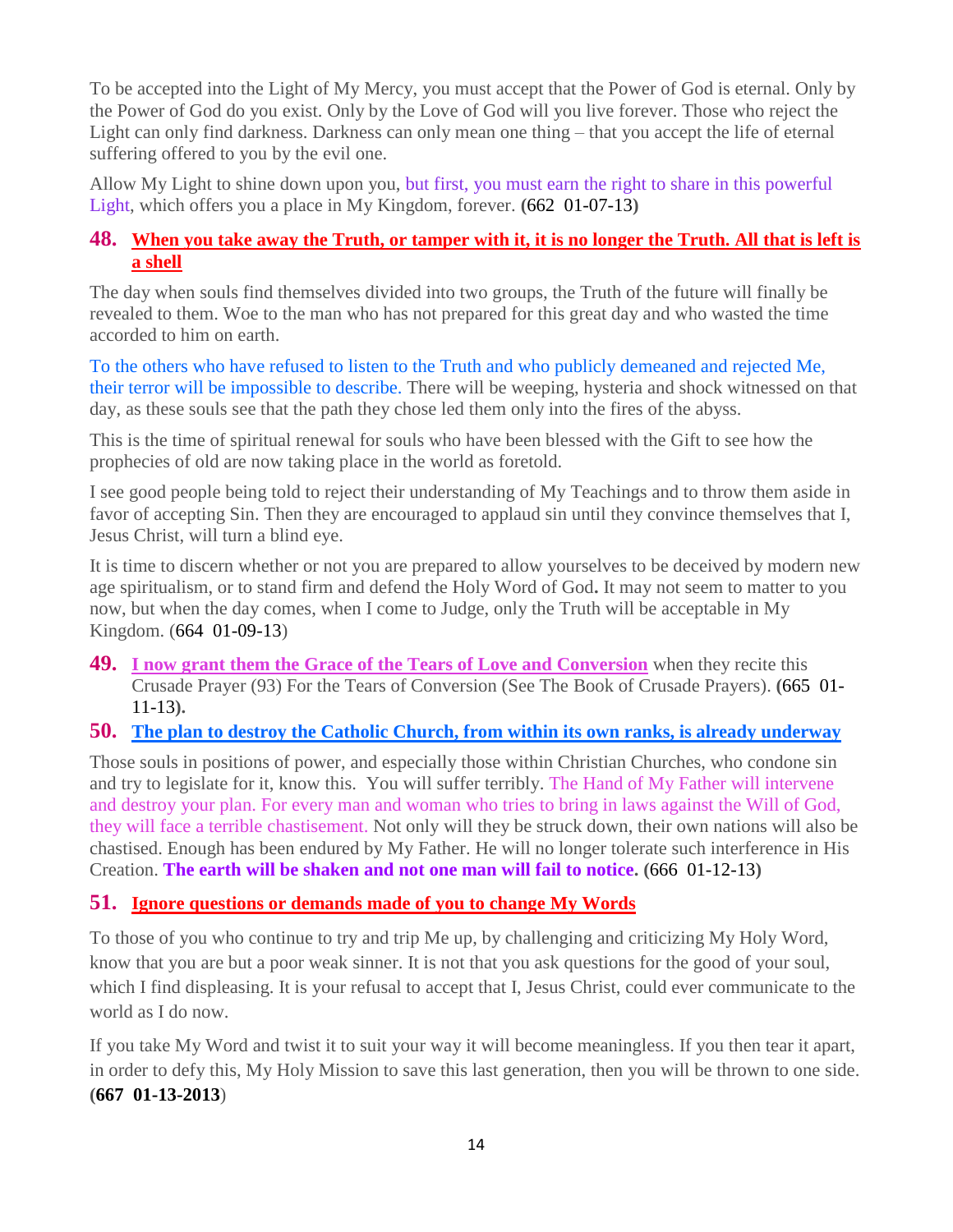## **52. [Despite My Divinity, I feel sickened by and disgusted with the sins of man](http://www.thewarningsecondcoming.com/despite-my-divinity-i-feel-sickened-by-and-)**

You, My followers and My sacred servants, will endure, now, the pain I feel, as I look down upon wretched sinners. Despite My Divinity, I feel sickened by, and disgusted with, the sins of man, as they are paraded before My Eyes.

Their arrogance, the insolence and the pride, demonstrated by these sinners, emulate, exactly, the traits of Satan and his demons. These same evil spirits have devoured the souls of God's children, so that they no longer seem like the children they once were, when they took their first breath.

#### So stuffed with pride, and convinced of their own invincibility, are they, that they are no longer capable of allowing the Spirit of God to touch their souls. This is why they need your prayers.

I bless you with the Grace to save these souls and you must, for My sake, help Me to help them.

Not content in satisfying his own lusts to feed his bodily desires, man then feels he must interfere with My Creation. He then takes steps where he tries, not only to emulate the Power of God, when it comes to the Creation of human life and the taking of human life, he thinks he has the power to replace the Existence of God. He believes now in his own divinity, which is nothing but a lie placed within his soul by Satan, to whom he has pledged his allegiance.

These steps, which man now takes, go beyond the boundaries permitted by God. Now that the Churches of God are to be besieged by the spirit of evil, from enemies and imposters, the punishment will finally descend upon the earth. (668 01-14-13)

#### **53. [Please take this new Gift of Healing I present to you now](http://www.thewarningsecondcoming.com/please-take-this-new-gift-of-healing-i-pres)**

By this prayer, I bequeath the precious Gift of Healing. By reciting it you will know that this request for help will bring down upon you, and those you include in this prayer, great gifts from Heaven. As such, it comes with a special protection for the renewal of those lost, who are unsure of their faith, and who feel a sense of weariness. They may be suffering from doubts. They may be suffering with physical diseases, which are destroying their ability to allow Me to bring them peace, love and comfort.

To receive this blessing for healing please recite this Crusade Prayer.

#### **Crusade Prayer (94) To cure the mind, body and soul**

O dear Jesus, I lay myself before You, weary, sick, in pain and with a longing to hear Your Voice.

Let me be touched by Your Divine Presence, so that I will be flooded by Your Divine Light through my mind, body and soul.

I trust in Your Mercy.

I surrender my pain and suffering completely before You and I ask that You give me the grace to trust in You, so that You can cure me of this pain and darkness, so that I can become whole again and, so that I can follow the Path of Truth and allow You to lead me to life in the New Paradise.

Amen*.*

(669 01-15-13)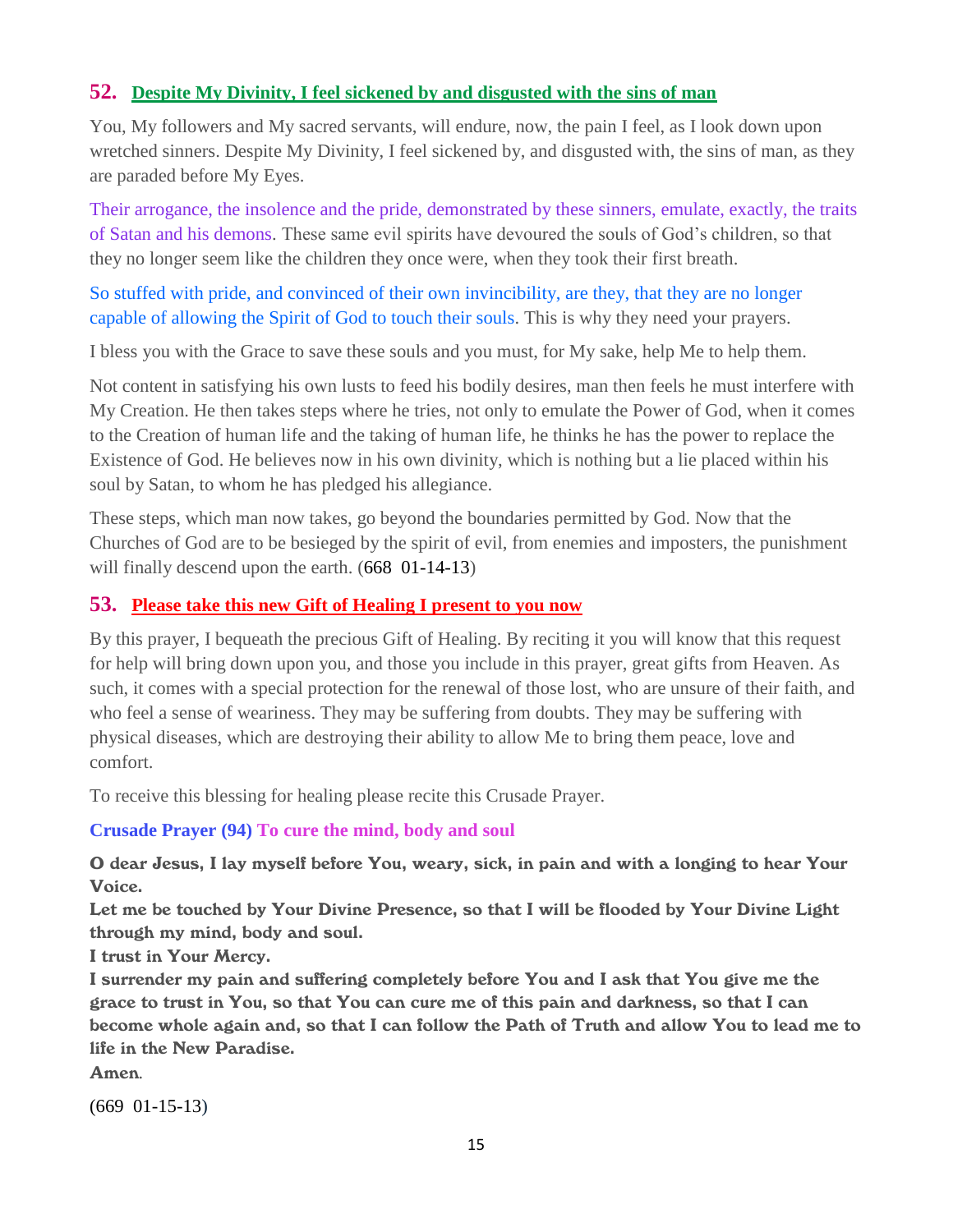## **54. [Everything will be done to cause disruption to your Prayer Groups](http://www.thewarningsecondcoming.com/everything-will-be-done-to-cause-disruption)**

The Jesus-to-Mankind Prayer Groups must be set up everywhere. They will be an integral part of the formation and co-ordination of My Remnant army on earth. You must work closely, in love and harmony, and keep in touch with My daughter, Maria. I have instructed her to assist, where possible, in guiding you. I have sent her a group of people who will co-ordinate these groups in different regions in the world. You must each focus on your own region and link with each other. Maria will be instructed, by Me, as to how I need them to be managed and the format I desire.

I will bless each Prayer Group, when they agree to My Direction. I need members of the clergy involved and prayer books to be used. Maria will let you know what is expected soon.

Prepare for this global Mission, like no other. It is the final Mission to save souls and every step of the way is dictated by Me, Jesus Christ. So, I ask that you place all your trust in Me. Rejoice, for you are blessed to be given this role in the most important time in the history of the world. For this, you will receive many gifts from Me, as I need your help to save souls. (670 01-17-13)

## **55. [The abolition of all signs of my Son will mean the beginning of the end](http://www.thewarningsecondcoming.com/the-abolition-of-all-signs-of-my-son-will-m)**

The World War is being staged and soon it will reveal the ugliness, which lies in the hearts of world leaders, who are united, as if by an umbilical cord. One feeds the other, but soon none will remain a leader in their own nations, because they will only answer to one master, the Antichrist.

To many, the world may seem the same, but, it is not. It is because of the evil, brought about by the demons incarnate, who wander the corridors of power, that the whole of humanity will suffer. The power, held by these slaves to evil leaders, will mean that civil rights will disappear. The signs can already be seen. Soon, they will all be abolished and you will have to trust in my Son, and surrender to Him, so that you can withstand the injustices, which you will have to bear witness to.

You must keep in prayer, children, and continue to recite the Crusade Prayers, for they are very powerful and will help to mitigate the suffering which is being planned by the evil group.

The earth will now shake where the seats of these demonically influenced leaders are located. The Hand of God, the Most High, will strike the earth, but many of those who lead sinful lives can be saved through your prayers. (671 01-18-13)

## **56. Virgin Mary: You must fight every law and every argument which promotes** (673 01-19**-** 13)

## **57. [These people will destroy My Churches and few will be allowed to offer the daily Sacrifices](http://www.thewarningsecondcoming.com/these-people-will-destroy-my-churches-and-f)**

There will be attempts made, constantly, to take over your currencies and your personal access to money. But your prayers can stop these wicked leaders from inflicting this attempt at slavery. These people will destroy My Churches and few will be allowed to offer the daily Sacrifices. Yet, there will be those among them, which will remain standing because of the Grace of God.

They will persecute the Church and cause a big division amongst leaders in the Christian Churches and, yet, there will be priests and clergy still left standing because they will refuse to submit to this pressure.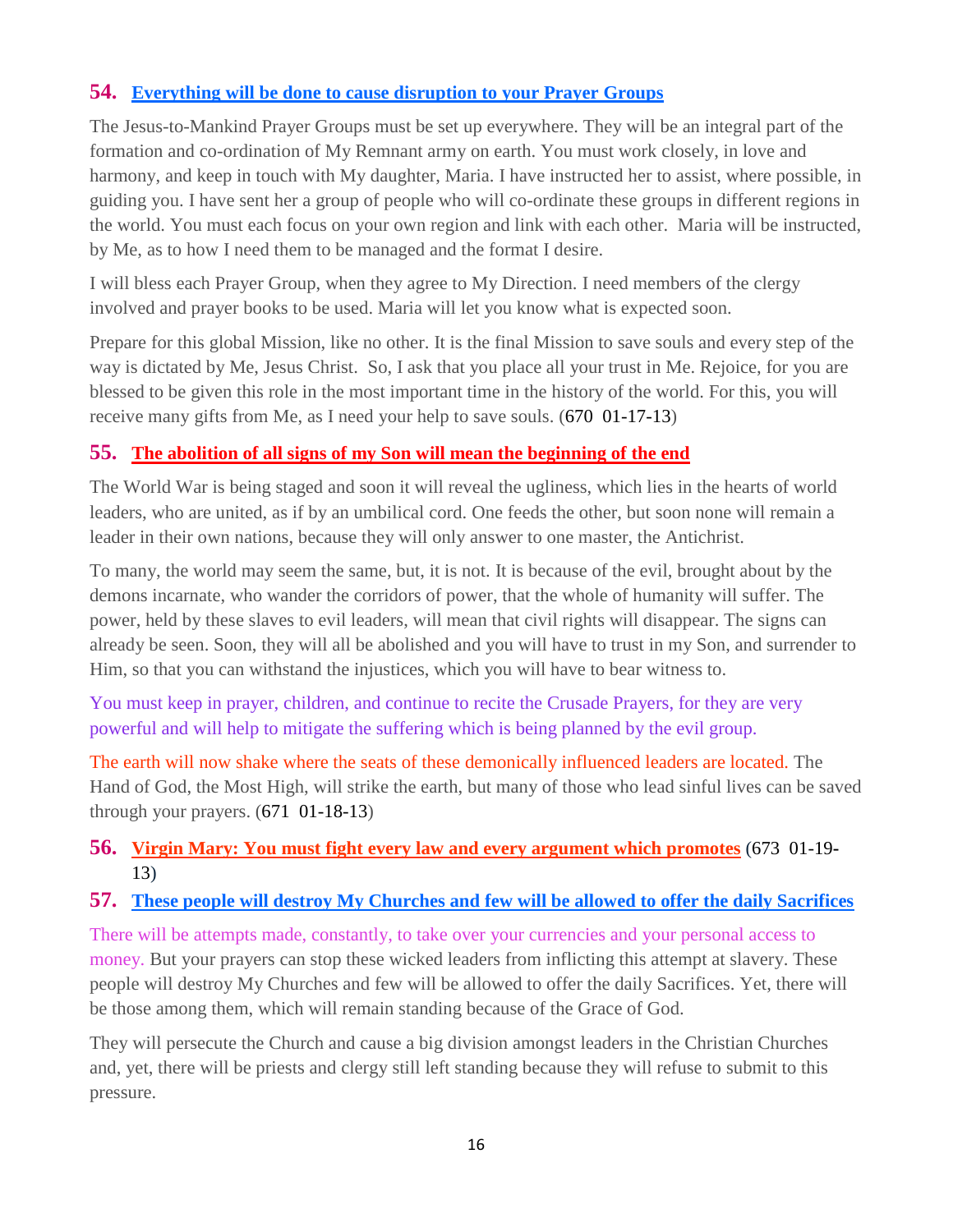They will try to stop the Sacraments of Baptism, Holy Communion and Confession and, yet, these faithful and brave sacred servants will continue to serve Me. (675 01-20-13)

#### **58. My Time, which is entwined with the Divine Will of My Father, is almost upon**

Were you, My followers, to see, as I see, the evil spirits who roam the earth seeking a home, you would die of fright. They seek refuge in the human soul and the home they inhabit. Souls who do not love Me, who reject God and who follow false teachings, spread by Satan, including new age organizations – who pose as religious and spiritual organizations – leave themselves wide open to these spirits. Many of these souls would be insulted if they were told that they were carriers of such wicked spirits. They would not believe it, even when they show signs of deep emotional distress.

These evil spirits, and there are many, show themselves to Me where they squirm in blackness before Me. I can see them sneering and spitting at Me from their vile mouths. When they are present in God's children, they transform the person they have entered, albeit slowly, at first. In time, these poor souls, will spew out obscenities against God and the Laws laid down by Him. They will promote wicked acts, of every kind, and will go to great lengths to seduce other souls into committing sin. As they increase the speed of their infestation, the Holy Spirit, present in the hearts of My followers, will stage a powerful battle to help eradicate this evil. This is why prayer is so important. Your prayers, offered up to stop the spread of evil laws, which offend God, will be heard and acted upon. (676 01-21-13)

- **59. [With the Gift of the Holy Spirit, you will prophecy in My Holy Name all over the world](http://www.thewarningsecondcoming.com/with-the-gift-of-the-holy-spirit-you-will-p)** (677 01-22-13)
- **60. [Virgin Mary: It is by the power of prayer that my Son's Mercy can be spread throughout](http://www.thewarningsecondcoming.com/virgin-mary-it-is-by-the-power-of-prayer-th)  [the world](http://www.thewarningsecondcoming.com/virgin-mary-it-is-by-the-power-of-prayer-th)** (678 01-23-13)
- **61. [I urge My followers to remind people of the importance of reading the Holy Bible](http://www.thewarningsecondcoming.com/i-urge-my-followers-to-remind-people-of-the)** (679 01- 23-13)
- **62. [I will mitigate much of the suffering foretold, through the power of My Crusade Prayer](http://www.thewarningsecondcoming.com/i-will-mitigate-much-of-the-suffering-foret)  [Groups](http://www.thewarningsecondcoming.com/i-will-mitigate-much-of-the-suffering-foret)**

My dearly beloved daughter, I desire to instruct My Crusade Prayer Groups to be vigilant when setting up in their nations. They must keep Holy Water close by, have a Crucifix of Me present and recite this special Crusade Prayer to Bless and Protect your Crusade Prayer Group.

#### **Crusade Prayer (96) to Bless and Protect our Crusade Prayer Group**

O my dearest Jesus, please bless and protect us, Your Crusade Prayer Group, so that we become immune to the wicked assaults of the devil, and to any evil spirits, which may torment us in this Sacred Mission to save souls.

May we remain loyal and strong, as we persevere to keep Your Holy Name before the world and never waive in our struggle to spread the Truth of Your Holy Word. Amen.

Please recite this prayer before and after every prayer meeting.

(680 01-25-13)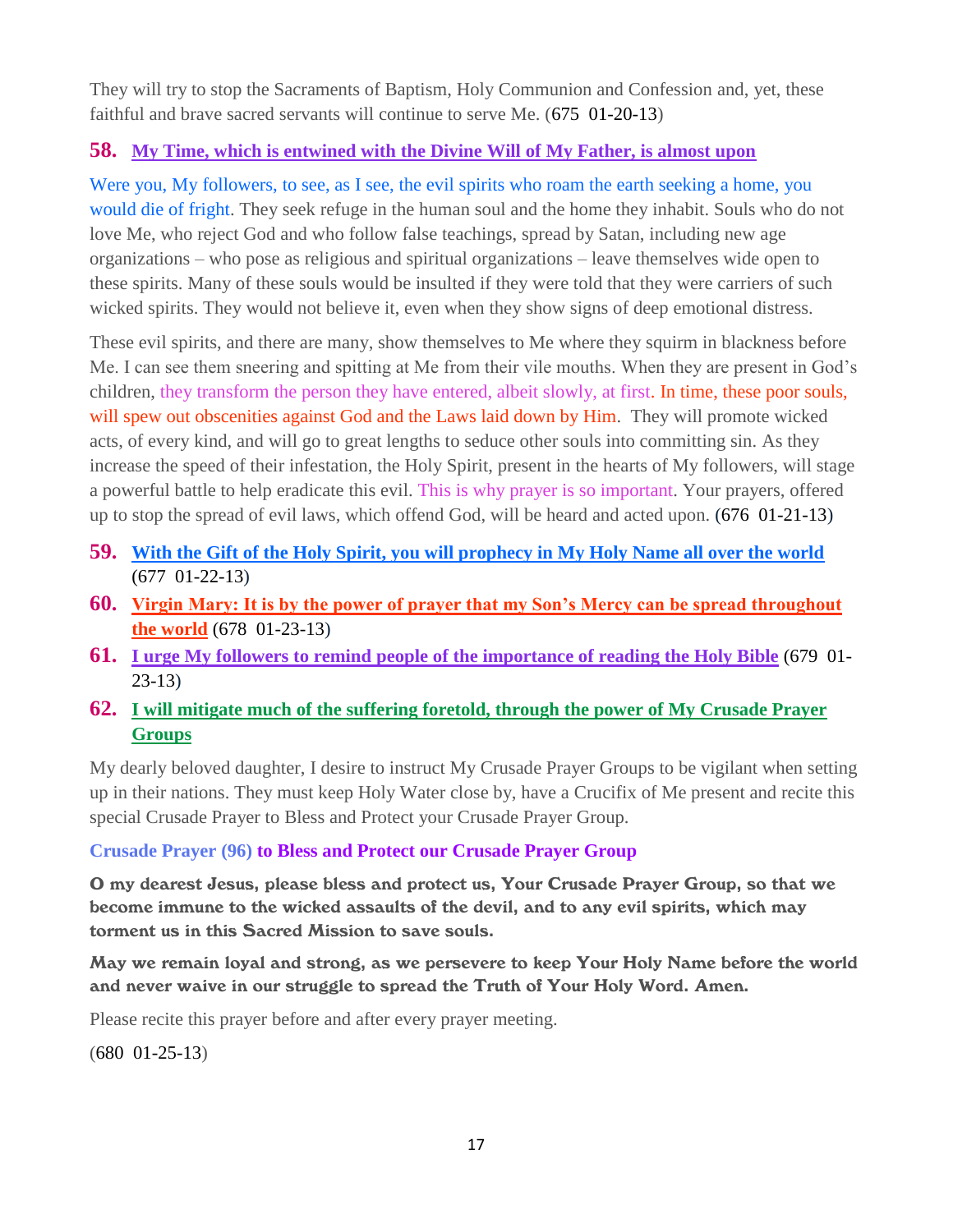## **63. God the Father: This is why [only a miracle can save the human race](http://www.thewarningsecondcoming.com/god-the-father-this-is-why-only-a-miracle-c)**

The time when My Son, the Messiah, came to live on earth was squandered by humanity. They rejected Him. The second time, as I grant permission for Him to come again, will be no different. He will be rejected.

This is why only a miracle can save the human race. (682 01-26-13)

- **64. [Soon, they will pass a law, which will outlaw the meaning of blasphemy](http://www.thewarningsecondcoming.com/soon-they-will-pass-a-law-which-will-outlaw)** (684 01-28-13)
- **65. [The rise of hatred, murder and lack of charity is intense and sin has infested the earth like](http://www.thewarningsecondcoming.com/the-rise-of-hatred-murder-and-lack-of-chari)  [wildfire](http://www.thewarningsecondcoming.com/the-rise-of-hatred-murder-and-lack-of-chari)**

My dear disciples, you will move quickly to create a large army and a strong defense against the enemies of God. As this increases in strength, please encourage as many of My sacred servants, as possible, to help you. It is important that, no matter how much resistance they encounter, that they must still provide the daily Mass and the Sacrament of Holy Communion to those in need. (685 01-29- 13)

## **66. [My Father's intervention has already commenced and His wrath will shake the earth](http://www.thewarningsecondcoming.com/my-fathers-intervention-has-already-commenc)**

The Hand of His Anger will cast out this evil, as He will pluck out those wicked men and destroy them. For every man slaughtered like an animal, My Father will throw the perpetrator into the fires of Hell.

Please know that, as wars escalate, the wicked amongst those dictators will be challenged. They will be weeded out and they will be dealt the Justice which they will bring down upon themselves. (686 01- 30-13)

## **67. [Mother of God: The Remnant Army of Christ will Triumph](http://www.thewarningsecondcoming.com/mother-of-god-the-remnant-army-of-christ-wi)**

The remnant army of Christ will triumph and bring, in its trail, billions of souls, which it will present before the Throne of God.

What a blessing you have been given. Those amongst you, who will lead and help my Son's Crusade Prayers Groups, are saving billions of souls. These prayers are like no other, as they have been given to humanity as a Gift, with special Graces attached to them. Unbeknownst to you, the souls you help to save are thirty fold more, when you say these prayers. They enable you to comfort the Heart of my Son by increasing and strengthening in numbers the souls, which He needs in order to fulfill His Plan of Salvation. (687 01-31-13)

## **68. [God the Father: I will wipe out those Nations who spit in My Face](http://www.thewarningsecondcoming.com/god-the-father-i-will-wipe-out-those-nation)**

Your wars will escalate, for I will bring death to your wicked leaders. I will find you, take you, and cast you into the abyss, where the Beast will be your eternal companion. You will tear your eyes out in suffering, because of the atrocities you have committed against My children.

It is for the sins against the innocent, whose lives you have destroyed, that My chastisement will be cast down upon you. No nation will escape this punishment and the level of My punishment will be according to the depths of the sins, to which you have lowered yourselves. (688 02-01-13)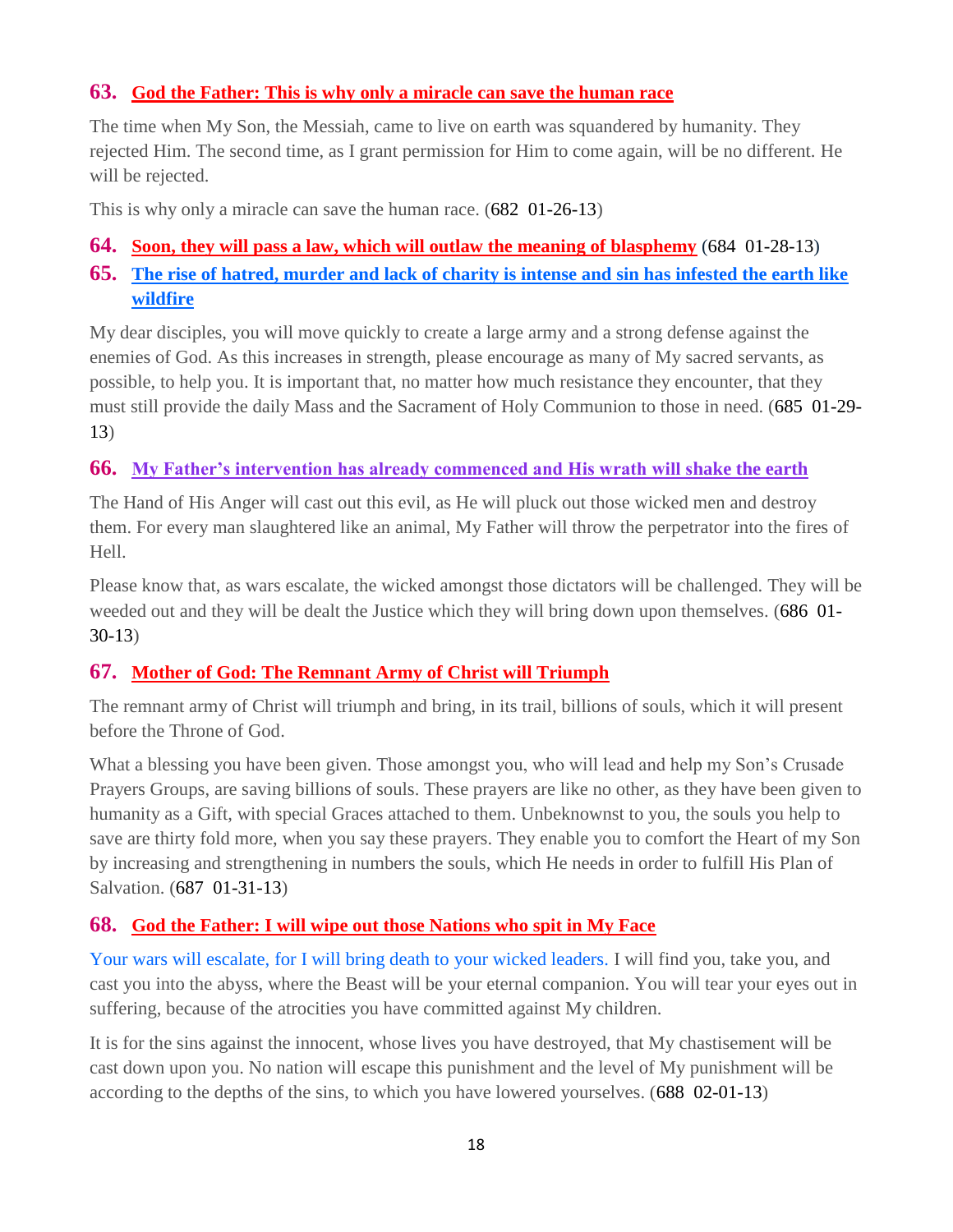## **69. [The signs I will send will be instantly recognizable](http://www.thewarningsecondcoming.com/the-signs-i-will-send-will-be-instantly-rec)**

As My followers gather in Prayer groups, they will also feel My Divine Presence and I will make myself known to them in various ways. The signs I will send will be instantly recognizable. (689 02- 02-13)

## **70. [It won't be long before the final phase of the purification of the human race begins](http://www.thewarningsecondcoming.com/it-wont-be-long-before-the-final-phase-of-t)**

Children, it won't be long before the final phase of the purification of the human race begins. This will mean the separation of the good from the wicked. How this will break My Father's Heart, but it must be done. It is like as if He is preparing His garden, so that it is healthy and perfect. The weeds must be destroyed or they will spread and infest the healthy**.** (690 02-03-13)

## **71. [Man must strive, at all times, to be like Me](http://www.thewarningsecondcoming.com/man-must-strive-at-all-times-to-be-like-me/)** (691 02-04-13)

## **72. [Mother of God: You must pray for all those in high places, with power over your nations](http://www.thewarningsecondcoming.com/mother-of-god-you-must-pray-for-all-those-i)**

You must pray for all those in high places, with power over your nations, as they suffer, greatly. They are being targeted daily, by the evil one, so that they can be used as a means to inflict hardships on God's children. Their plan to destroy all traces of God from the lives of the nations they control, is already in place. As they reveal their true intent, they too will become victims, as well as, those souls who will suffer under their regime.

Here is a Crusade Prayer (98), which you must recite to enlighten governments, so that the Grace of God can cover world leader (693 02-06-13)

## **73. [God the Father: Come, follow My Son, along the Path of Truth](http://www.thewarningsecondcoming.com/god-the-father-come-follow-my-son-along-the)**

It is only when you place your love, for these special Gifts, before your love for God, that you will fail to feel peace. So, while you will find joy in the Gifts I gave to you, they can only be enjoyed properly when they are combined with a pure love of heart for your Creator (694 02-07-13).

#### **I Am** [your Teacher, and through Me, you will understand the Mysteries of My Final Divine Plan](http://www.thewarningsecondcoming.com/i-am-your-teacher-and-through-me-you-will-u)

You must, not only, follow My instructions at this time, you must take on the responsibility of helping Me to salvage the souls of those who have no interest in Me and who have no desire in saving their souls, redeeming themselves before Me, or receiving the Sacraments.

These lost lukewarm souls are My greatest concern, because their numbers are large, and slowly, they are drifting further and further away from Me. I pine for their souls.

Then, finally, there are the souls – through no fault of their own – who have never heard of Me. Who never knew about My death on the Cross, or the implications this bears on the future of their existence. (695 02-08-13)

- **74. [Never forget that you are the writer. I Am](http://www.thewarningsecondcoming.com/never-forget-that-you-are-the-writer-i-am-t) the Author** (696 02-09-13)
- **75. [My Word will spread in Australia and New Zealand](http://www.thewarningsecondcoming.com/my-word-will-spread-in-australia-and-new-ze)** (697 02-10-13)
- **76. [Many believe Hell to be, merely, a Place from Folklore](http://www.thewarningsecondcoming.com/many-believe-hell-to-be-merely-a-place-from)** (698 02-11-13)
- **77. [Masonry has infiltrated My Church, on earth, and soon the schism, as foretold, will create](http://www.thewarningsecondcoming.com/masonry-has-infiltrated-my-church-on-earth-)  [division and disquiet amongst My faithful servants](http://www.thewarningsecondcoming.com/masonry-has-infiltrated-my-church-on-earth-)**

It is not the collapse of the Catholic Church, which will soon become evident, which will divide the world. It will be their involvement in the creation of a New World Church, a one-world religion, which will introduce paganism and idolatry.